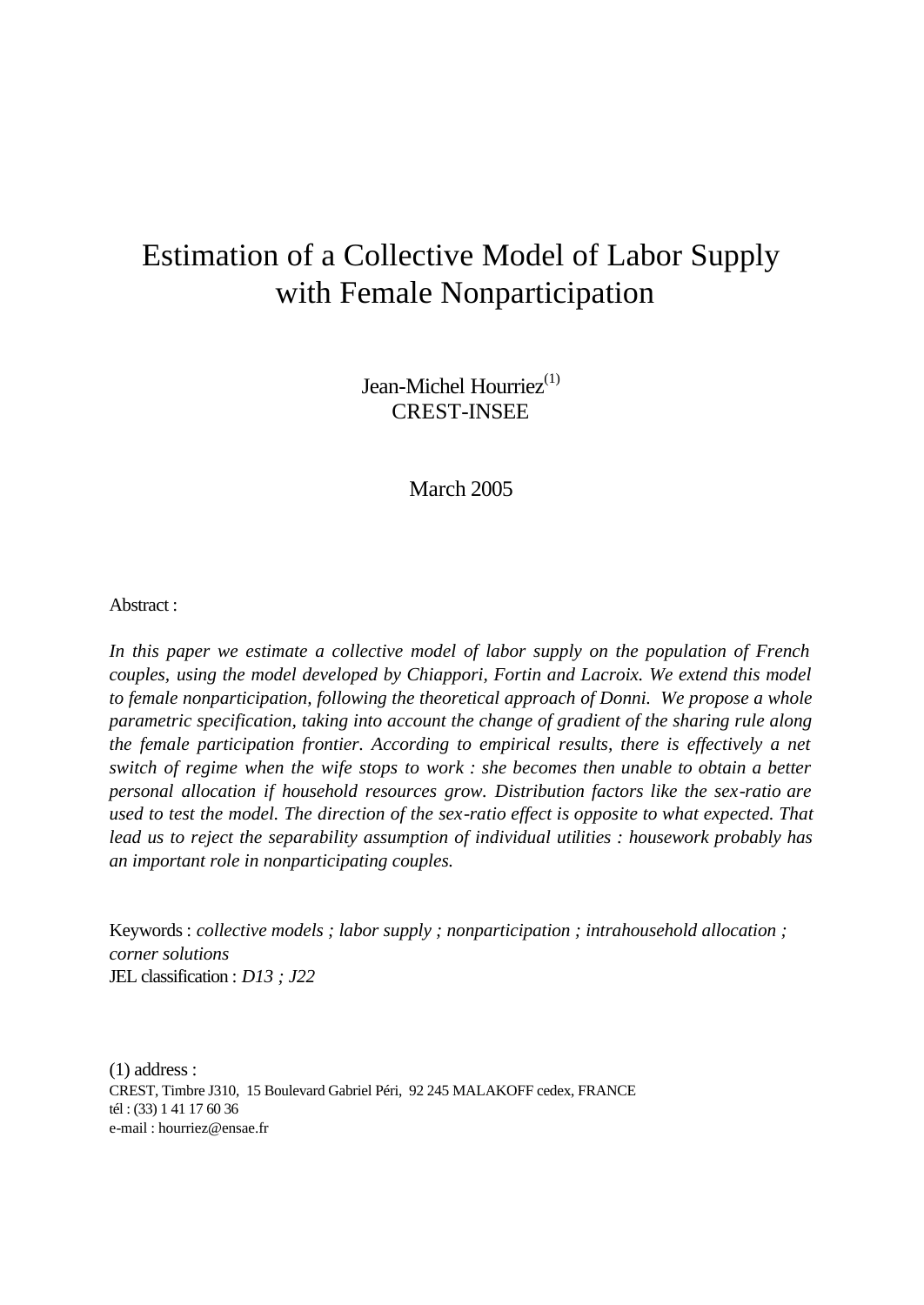# **1. Introduction**

Contrary to the usual unitary approach where household behaviour is the result of the maximization of a single utility function at the household level, the collective framework introduces a utility function for each individual of the family and assumes that household decisions are Pareto-efficient. Thus household behaviour depends both on individual preferences and on the intrahousehold balance of power which influences an unspecified bargaining process. We can then explain some empirical features incompatible with the unitary approach (for example, consumption depends not only on household income but also on relative earnings of each family member, cf. Lundberg and Pollak, 1996). From a theoretical point of view, the collective approach is also in agreement with the principles of methodological individualism. Moreover, it allows to recover individual intrahousehold welfare, so that it should have multiple applications in normative economics.

Initially developed by Chiappori (1988, 1992), household collective models have been recently the subject of many empirical works on household labor supply. They generally use two concepts. First, the sharing rule. Under a separability assumption of individual utilities, household decisions are a two-step process (1) household members share their nonlabor income, following a sharing rule (2) each member chooses independently his (her) labor supply by maximizing his (her) utility subject to his (her) personal allocation of nonlabor income. The sharing rule summarizes the result of the intrahousehold negotiation and is identifiable up to a constant. Second, the distribution factors. Distribution factors are variables which influence the intrahousehold balance of power and enter as arguments of the sharing rule function. They make the identification of the sharing rule more robust. Moreover, they generate testable restrictions on labor supply functions.

Chiappori, Fortin and Lacroix (2002) have estimated and tested a collective couple labor supply model, where two distribution factors are used : divorce legislation, and the sex-ratio. Both are related to the "marriage market" : the bargaining position of each spouse depends on the consequences of a possible divorce which is used as a threat point in the negotiation process. Factors which make divorce easier for women, like a legislation favourable to women (more alimonies, for example), or a high sex-ratio (there are more men than women in the local popula tion, so that a divorced wive has higher opportunities of remarriage), lead to a better female nonlabor income allocation and then reduce female labor supply ; symmetrically, the male allocation becomes lower, so that male labor supply increases. This model works well on American data : the testable restrictions implied by the theoretical model are accepted, and empirical results make sense.

A similar model has been estimated and tested on French data (Moreau, 2000 and 2002) and on British data (Clark, Couprie and Sofer, 2004). The testable restrictions are accepted, although partially in the French case<sup>1</sup>. But the effect of the sex-ratio on labor supply is not as straightforward as in the American case : it can be insignificant (in United Kingdom, and also on French data with some variants of the model) ; and according to French estimations, male leisure is not a normal good, so that the sexratio effect on male labor supply is inverted.

Most often, the estimates were obtained on the subpopulation of working couples : both members are employed, so that labor supply decisions are limited to the choice of weekly or annual hours of work. Rectricting to a subpopulation may lead to selection bias. And above all the decision to participate or not in the labor market is not studied. Hence recent work has adapted the collective model to male or female nonparticipation. Further theoretical developments have been needed to extend notions of reservation wage and sharing rule. Taking into account nonparticipation leads also to econometric

<sup>&</sup>lt;sup>1</sup> Slutsky's condition on male Marshallian labor supply is not satisfied.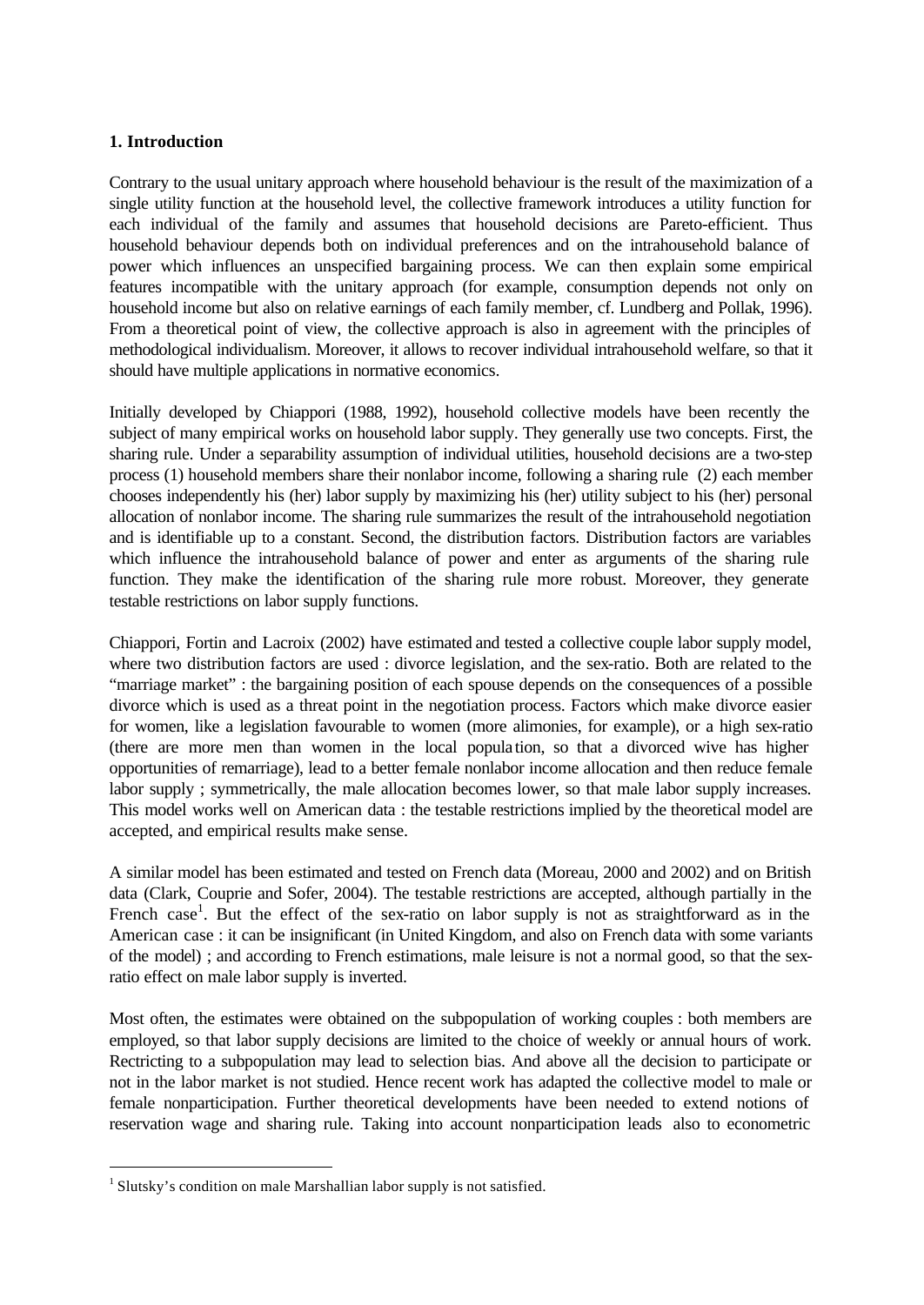difficulties : specifications must be adapted to corner solutions and the econometric model is not linear anymore. Donni (2001, 2003) has considered the case of continous labor supply functions (each spouse chooses to participate or not, and the number of hours if participating). Blundell, Chiappori, Magnac and Meghir (2001) have considered the case of male discrete choices (the husband has only two possibilities : nonparticipation or full-time employment)<sup>2</sup>. Both articles have proved that, under separability assumption, there still exists a sharing rule function which is identifiable up to a constant everywhere, whether the spouses participate or not<sup>3</sup>. Donni indicates that the sharing rule function is probably not differentiable along the participation frontiers : there is probably a change of gradient. This change of gradient takes an important place in our article.

First empirical applications have followed. Blundell et alii (2001) themselves have studied the British labor market. A feature of this labor market is that numerous husbands do not parcipate (20% of their sample<sup>4</sup>). But when participating, men are generally full-time employed, so that male labor supply can not be treated as a continous variable. Hence they focus on male discrete choice<sup>5</sup>. Collective labor supply models with male and female discrete choices<sup>6</sup> have also been used by Vermeulen to study a Belgian fiscal reform (Vermeulen, 2004) and retirement decisions in the Nederlands (Michaud & Vermeulen, 2004). To the best of our knowledge, the first application of Donni's model with male and female continous choices has been made by Bloemen (2004) on Dutch data : male labor supply has sufficient variability in the Nederlands to be treated as continous. Using a specific functional form, Bloemen develops a complete parametric model with two changes of gradient (one along the male participation frontier, one along the female participation frontier), and deals with problems of statistical coherency that arise when two changes of gradient are simultaneously introduced. According to his estimations, the only effective change of gradient is the female's one.

In the present paper we complete another application of Donni's model, using French data. Two points characterize our approach. First, we consider that men always participate, and focus on female nonparticipation. Indeed, male nonparticipation can be approached in a different way in the French labor market. In France, the age of retirement (or early retirement) depends more on the status of the worker and on employer's decisions than on individual choices. Once he perceives a retirement pension, a man is generally not allowed to work anymore (or he faces strong restrictions). Anyway, state pensions are higher than in Britain and probably exceed the reservation wage. Removing (early) retired persons from the field of a labor supply study appears then to be sensible. Once retired and students<sup>7</sup> have been removed from the sample, the male nonparticipation rate is low : only 6% in our sample. Moreover, this nonparticipation looks involuntary, due to disease or long term unemployment. Hence male nonparticipation does not appear to be a personal choice, and studying it is beyond the scope of a labor supply model. Male labor supply choice is then limited to the annual number of hours worked, which is continous and almost normally distributed around the legal hours<sup>8</sup>. On the contrary, female nonparticipation is frequent (even after students and retired are removed) and looks mostly

 $2^2$  They also allow for female nonparticipation with continous female hours, but they do not focus on modelling female nonparticipation.

 $3$  Except inside the set of joint nonparticipation.

 $4$  Couples with children are excluded, so that husbands young men or men aged 50-60 are numerous in the sample. This contributes to explain this high figure.

 $<sup>5</sup>$  They also allow for female nonparticipation with continous female hours, but they do not focus on modelling</sup> female nonparticipation.

 $6$  His model allows for multiple choices, for example nonparticipation/part-time/full-time.

 $7$  As retired, students rarely participate in France.

 $8$  Had we allowed for male nonparticipation, we should have adopted Blundell et alii's discrete approach, because male labor supply would not have been continous in this case : there is a gap between nonparticipation and hours made by participating men (who are almost always full time employed).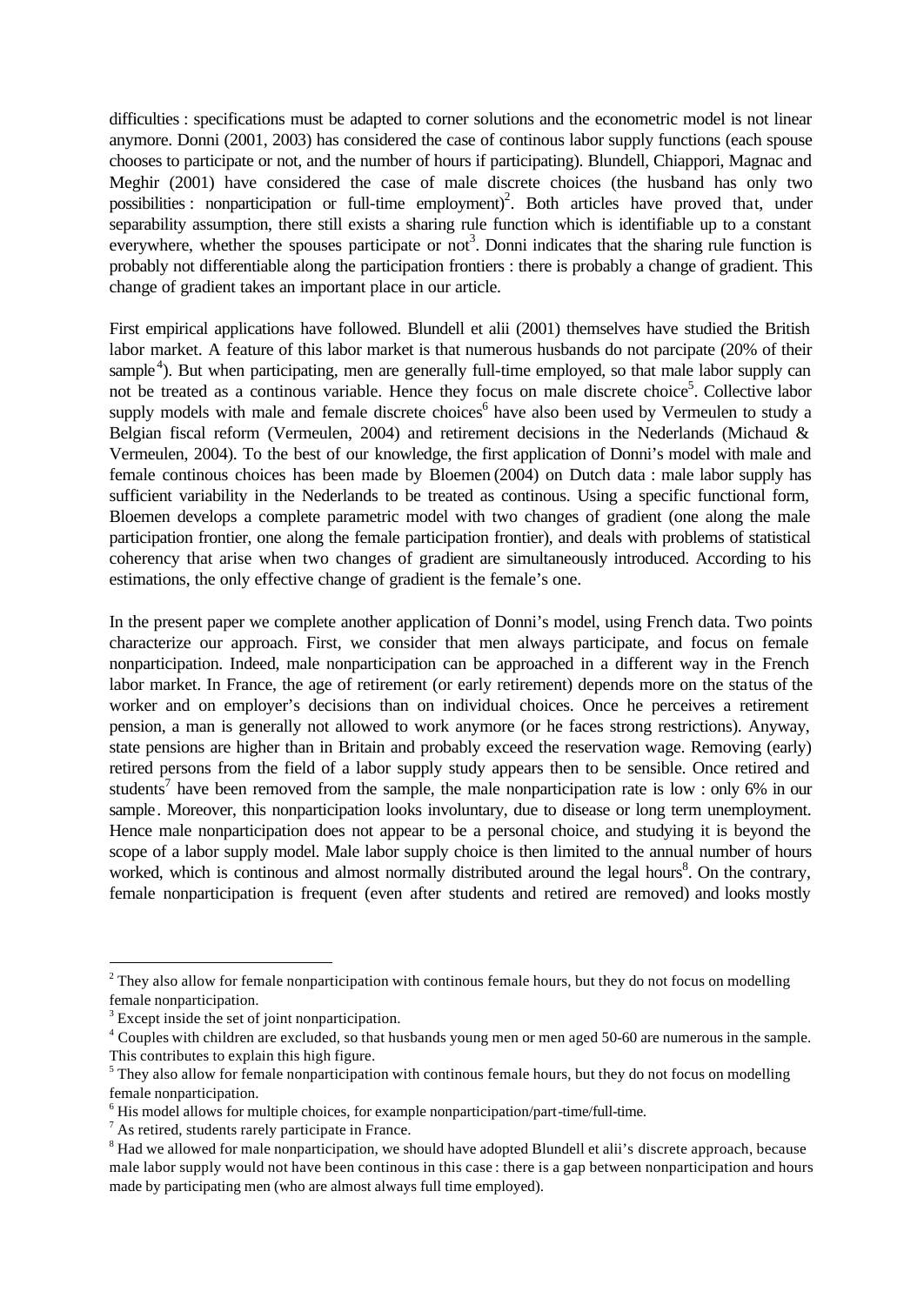voluntary $\theta$ : one wife in five presents herself as a housewife. Because a lot of wives have part-time jobs, female labor supply is continously distributed from nonparticipation to full-time employment.

Hence our model allows only for female nonparticipation. There is only one participation frontier, with a change of gradient along this frontier. This simplifies greatly the model, while preserving its realism. It seems to us that simplicity is an advantage for further development of collective models : ideally a collective model should take into account simultaneously nonparticipation and other issues like public goods, domestic production, children... Moreover, by focussing on the unique change of gradient, we specify bounds between which the associated parameter must evolve, and we obtain a testable restriction.

The second specific point of our approach is the introduction of distribution factors in the collective model with nonparticipation. Distribution factors generate testable restrictions and allow us to test the relevance of the collective model. Although the collective model has been accepted on participating couples (cf. Chiappori et alii, Clark et alii, Moreau), it is not proved that it is still valid when we study participation decisions. Indeed, predictions of collective model with separable utilities are counterintuitive : according to the model, an increase in women's bargaining power leads to a better wife's nonlabor income allocation and discourages her to participate ; yet an improvement of the women's position in the society is generally correlated with a higher female participation rate. Hence we test the model by introducing distribution factors. Such a test was not included in previous work on nonparticipation. Our findings question the model. In fact, what is rejected is not the collective approach, but the separability assumption of individual utilities. This assumption is very strong because it ignores domestic production (among others).

We use two distribution factors as Chiappori-Fortin-Lacroix (2002) : a divorce indicator, and the sexratio. So our model is an direct extension of their model to female nonparticipation. The divorce indicator can not be the divorce legislation, because divorce laws are homogeneous on the French territory. We use a substitute : the divorce rate. Divorce is more or less easy according to the region because of religious attitudes, local culture, or judicial practices<sup>10</sup>. Because the majority of divorce procedures are initiated by women, an easy divorce (measured by a high divorce rate) may be deemed favourable to women.

The paper is structured as follows. We recall the collective model principles and extend the parametric model of Chiappori-Fortin-Lacroix to female nonparticipation (section 2). Using the French data of the European Panel (section 3), we estimate this model without and with distribution factors (section 4). Finally, we conclude (section 5).

### **2. The model**

l

### **2.1. The collective labor supply framework**

We consider a couple whose members (*f* and *m*) choose their labor supply (denoted by  $L_f$  and  $L_m$ belonging in [0,T]) in a budget set delimited by a linear constraint :  $C f Y + w_f L_f + w_m L_m$ 

<sup>&</sup>lt;sup>9</sup> With a model mixing labor supply and demand, Laroque and Salanié (2000) have estimated that female non employment is mostly voluntary whereas male non employment is rather involuntary.

<sup>&</sup>lt;sup>10</sup> For example, Sofer and Solloghoub (1992) have that alimonies ordered by judges for similar cases of divorce are different across towns.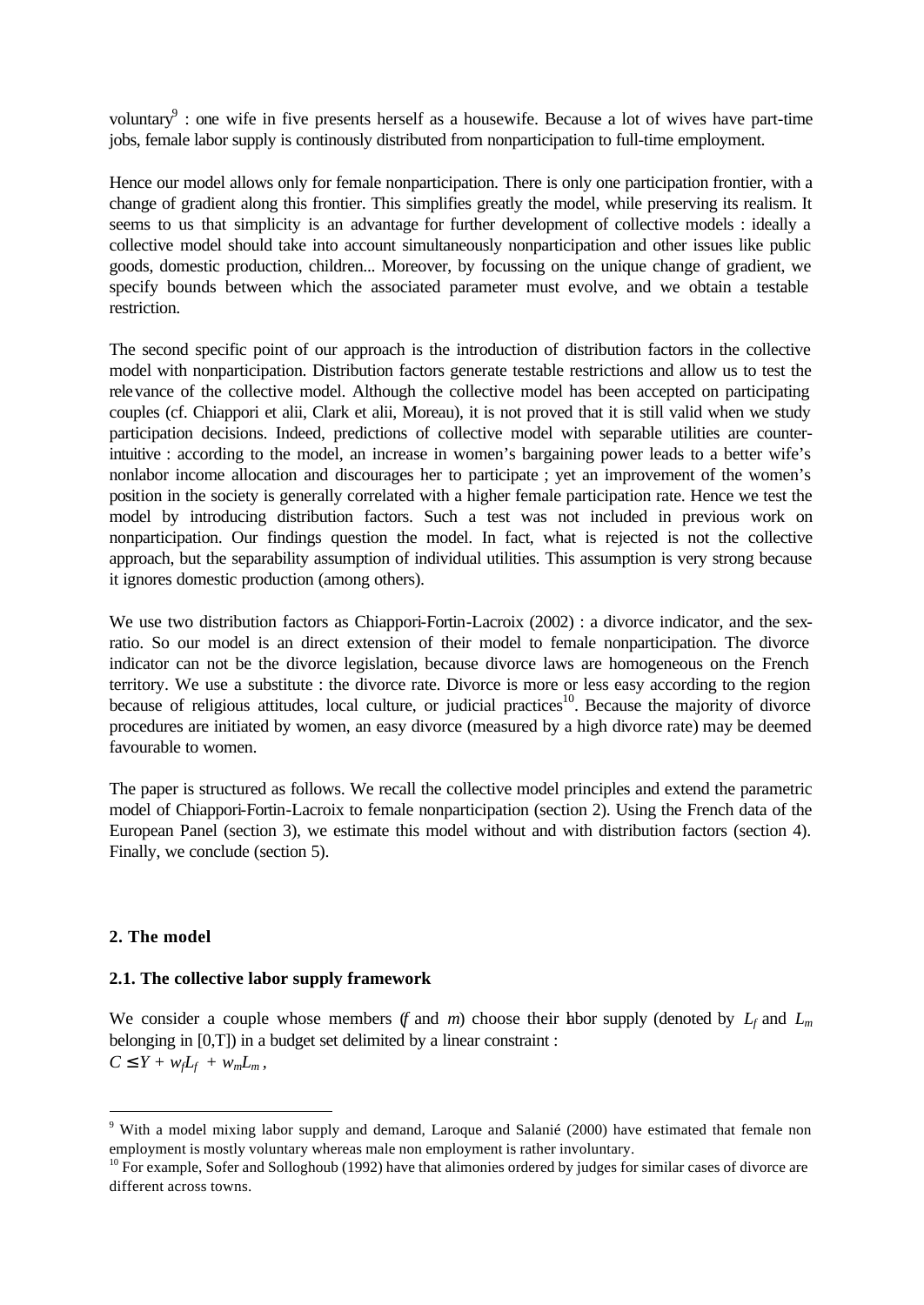where Y,  $L_f$  and  $L_m$  are respectively the nonlabor income of the household and the female and male wages. There is a unique Hicksian composite good with a price set to one. This good is supposed to be private, so that the aggregate consumption of the household is divided in two individual parts  $C_f$  and  $C_m$ which are not observable.

The classical unitary model would then suppose that labor supplies and private consumptions are determined by the maximisation of a single household utility function  $U(L_b L_m, C_b C_m)$  subject to the budget constraint. We reject this approach and adopt the collective representation of household behaviour (Chiappori, 1988 and 1992). The general collective framework introduces specific utility functions for each spouse, denoted  $U_f$  and  $U_m$ , and assumes that decisions result in Pareto-efficient outcomes :

Assumption  $AI$  :  $(L_f, L_m, C_f, C_m)$  is chosen to be Pareto-efficient.

The Pareto-efficiency hypothesis on which the collective approach is founded seems not restrictive, because family members know them each other very well and have to make repeated games for a long time. Under this assumption, there exists a weighting factor  $\mu$  belonging to [0,1] such that  $(L_b L_m, C_b C_m)$ solves the following program :

(P1)  $max \mu U_f + (1-\mu)U_m$ *subject to*  $C_f + C_m \mathbf{f} Y + w_f L_f + w_m L_m$ *0 £ L<sup>f</sup> £ T and 0 £ L<sup>m</sup> £ T*

l

The weighting factor vary freely across households, depending on the respective bargaining position of both spouses within each couple. So it depends on their relative incomes and can be specified as a function of  $(w_f, w_m, Y)$ , as in the basic collective model. But  $\mu$  can also depend on any other variable which affects the intrahousehold balance power. Such variables are called *distribution factors*. Example of distribution factors are the parameters of the local marriage market, like the sex-ratio or divorce laws. They will influence the bargaining positions of the spouses if divorce or separation is used as a threat in the negotiatiin Process. Thus  $\mu$  is specified as a function of  $(w_f, w_m, Y, s)$ , where s is a vector of distribution factors. In order to obtain well-behaved labor supply and consumption functions, we have to make a regularity assumption :

*Assumption A2 : the weighting factor is a single-valued and infinitely differentiable function*   $\mu(w_f, w_m, Y, s)$ .

So we do not specify the bargaining process and suppose simply that it gives a regular function as a result, which will probably be the case if the threat points are continuous and regular functions of  $(w_f, w_m, Y, s)$ . An underlying assumption of A2 is that  $\mu$  does not depend on the final choices of the household. For example, if female nonparticipation in the labor market weakens directly the bargaining power of the woman, then female job status has to be introduced as an argument of function  $\mu$ , and assumption A2 is not satisfied anymore $^{11}$ .

Under A1 and A2, the derivatives of labor supplies verify a testable restriction (Bourguignon, Browning and Chiappori, 1995) :

 $11$ On the contrary, assumption A2 can easily be extended to the case where  $\mu$  depends on a vector of exogeneous control variables Z. It will not change the following results if Z is also introduced as control variables for  $U_f$  and  $U_m$ . But it will be impossible to identify separately the effect of Z on  $\mu$  and on  $U_i$ .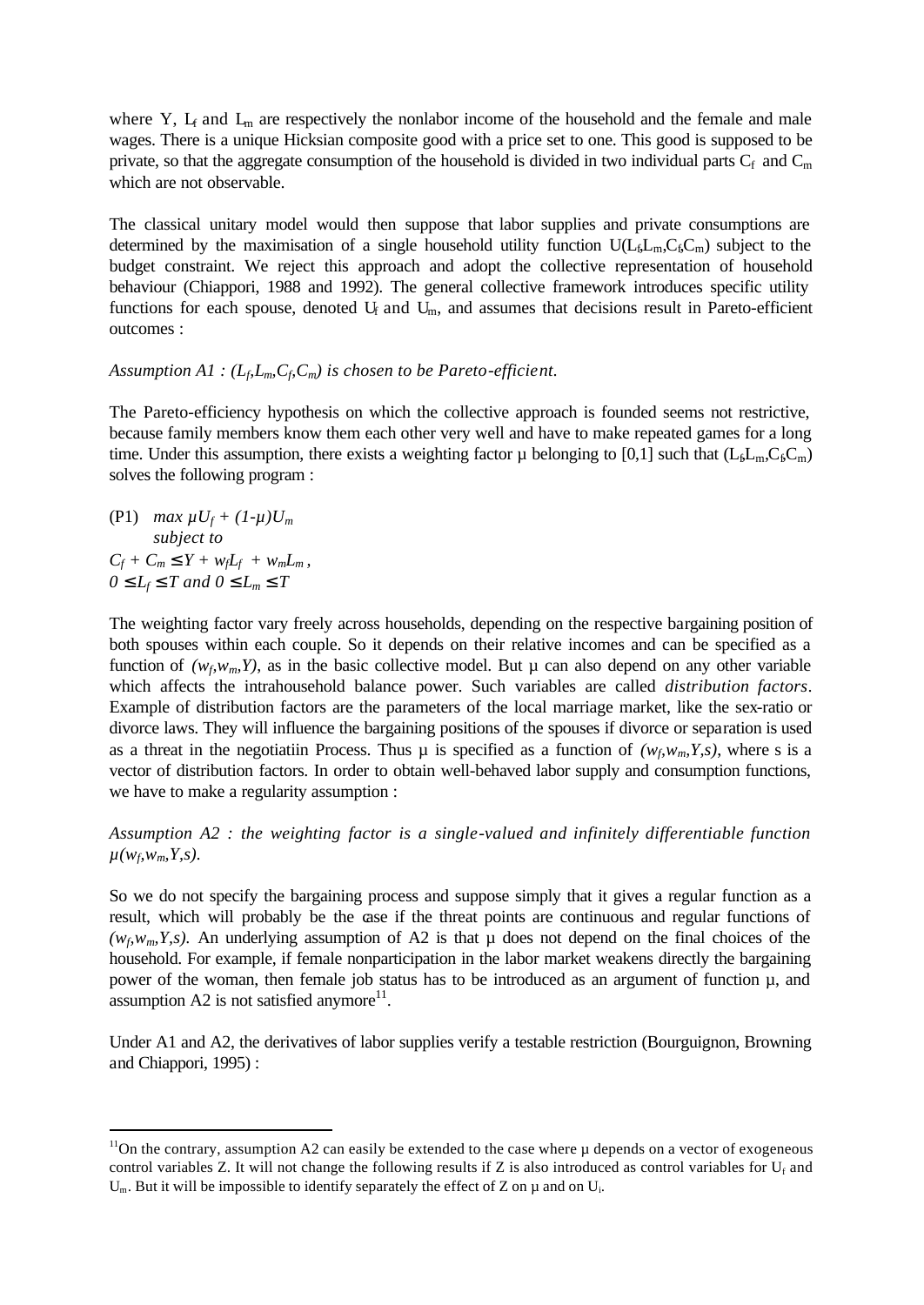(R1) 
$$
\frac{\partial L_f}{\partial s_1} = \frac{\partial L_f}{\partial s_2} = \dots = \frac{\partial L_f}{\partial s_n}
$$

$$
= \frac{\partial L_f}{\partial s_n}
$$

where  $s=(s_1,s_2,...,s_p)$ .

In the most general version of the collective model, individual utility functions  $U_f$  and  $U_m$  would depend both on  $(L_b L_m, C_b C_m)$ , which would allow every kind of altruism, externalities and sharing. But in empirical versions of the collective model, a separability assumption is generally added, in order to obtain more testable restrictions and to identify the model :

Assumption A3 : individual utilities  $U_i$  (i=f,m) have the form  $U_i(T-L_i, C_i)$ , where the fonctions  $U_i$ *are strictly increasing, strictly concave and infinitely differentiable in their arguments.*

Under A3, program (P1) is equivalent to the existence of some function  $\phi(w_f w_m, Y, s)$ , called *sharing rule*, such that each spouse solves the following program (Chiappori, 1992; Chiappori, Fortin and Lacroix, 2002) :

(P2) *max* 
$$
U_i(I - L_i, C_i)
$$

\n*subject to*

\n $C_i \mathbf{f}_i + w_i L_i$ , where  $\mathbf{f}_f = \mathbf{f}(w_f, w_m, Y, s)$  and  $\mathbf{f}_m = Y - \mathbf{f}(w_f, w_m, Y, s)$ 

\n $0 \mathbf{f}_i \mathbf{f}_i \mathbf{f}_i$ 

So the choice of  $(L_bL_m,C_bC_m)$  is a two-stage decision process : (1) the couple arranges the sharing rule, which is the result of an unspecified bargaining process, (2) each spouse separately chooses her (his) labor supply given her (his) personal allocation of nonlabor income.

Labor supplies have then a particular structure :

(1) 
$$
L_f = L_f[w_f, f(w_f, w_m, Y, s)]
$$
  

$$
L_m = L_m[w_m, Y - f(w_f, w_m, Y, s)]
$$

where  $L_i$  is member *i*'s Marshallian labor supply function stemming from  $U_i$ . This particular structure imposes testable restrictions on the first and second order partial derivatives of the observed labor supplies  $L_f(w_f, w_m, Y, s)$  and  $L_m(w_f, w_m, Y, s)$ . These restrictions take the form of six equations denoted R2 (besides equations R1), plus two inequations which are the equivalent of Slutsky's restrictions in the collective framework. Moreover, the first order derivatives of the sharing rule are identified, so that the sharing rule is defined up to a constant (for more details see Chiappori, Fortin and Lacroix, 2002).

The relevance of assumption A3 is questionable. First, it formally assumes that preferences are egotistic (the individual welfare does not depend on the situation of the spouse), whereas family members generally give support to each other. In fact this is not a problem because the results are extended to "caring" preferences, where the welfare of each member is a function of  $U_f$  and  $U_m$ . What is more embarrassing is that assumption A3 implies that we ignore household public goods and housework. Public goods lead to positive externalities between  $C_f$  and  $C_m$ ; this is incompatible with A3. And housework made by the wife (husband) during her (his) nonlabor time increases the utility of the husband (the wife), so that  $U_m$  may depend on  $L_f$  and vice versa. In fact, housework (like public goods) is compatible with assumption A3 if we suppose that it is fixed exogenously before the bargaining of the sharing rule ; it is then embedded in individual preferences. For example, if time spent in housework and its division between spouses are determined by homogeneous cultural rules, individual labor supply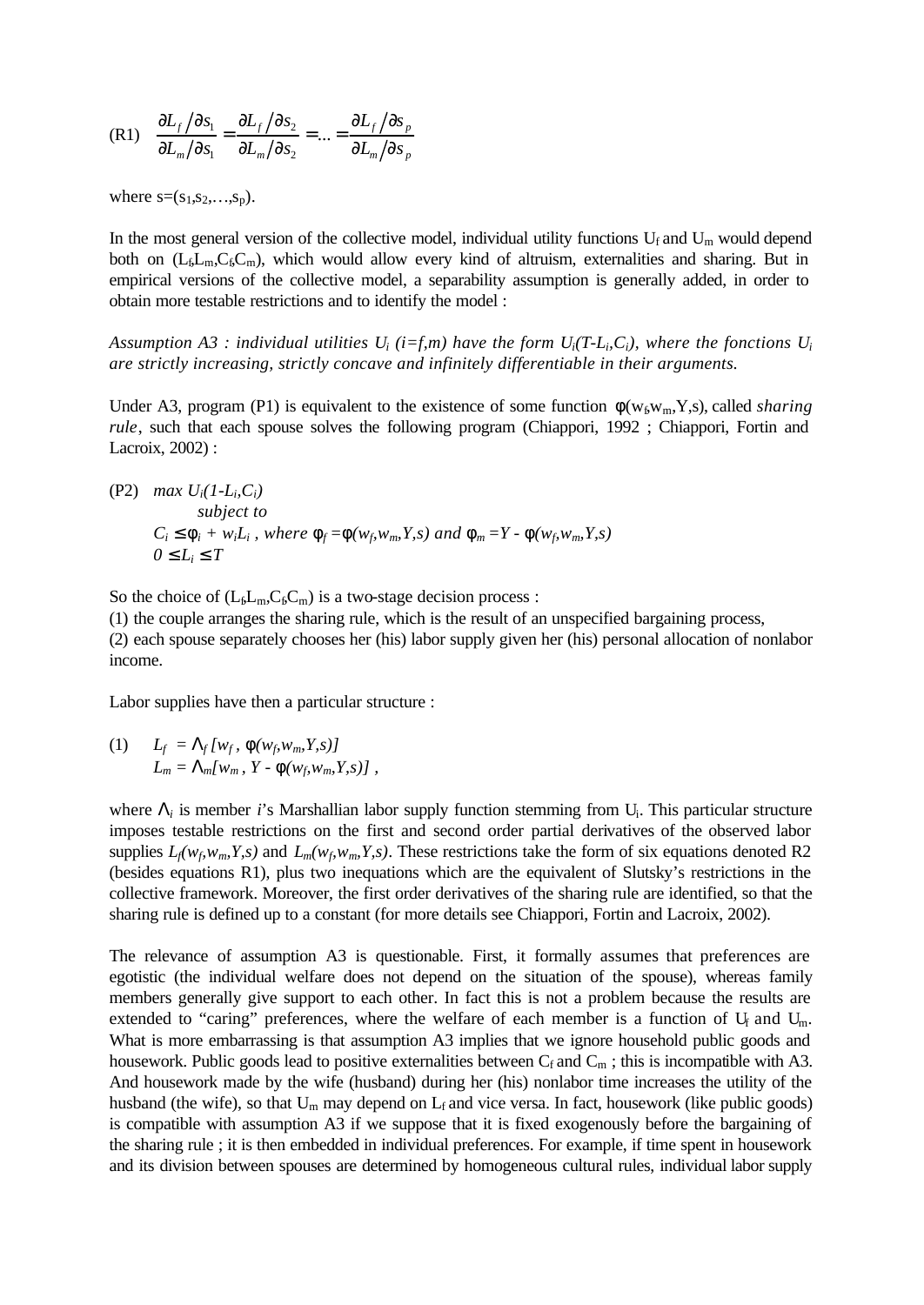choices have no influence on the amount of housework made and on the spouse's utility, so that A3 holds. It is the same if housework and its division depend only on exogenous parameters, like number of children or housing conditions<sup>12</sup>. Hence we exclude couples with young children from the analysis : time spent on childcaring is important and clearly endogenous, depending on the wife's choice to work or to look herself after children.

#### **2.2 female nonparticipation in the collective approach**

We now examine how the collective model works if we allow for female nonparticipation, while men always participate in the labor market. The set of possible values of  $(w_f w_m, Y, s)$  is partitioned in two sets of female nonparticipation and participation, denoted respectively NP and P, and delimited by a participation frontier. The female wage  $w_f$  is not observed in NP, it becomes a potential wage which is supposed to be known by both members of the couple.

Since we have made no assumptions in Participation in A1-A2-A3, the main results of the collective model remain valid if we allow for female (or male) nonparticipation : final decisions  $(L_b L_m, C_b C_m)$  are the solution of maximizatiin Program (P1) or (P2), a sharing rule  $\phi(w_f w_m, Y, s)$  is defined and the reduced labor supplies take the form (1).

A first consequence of  $(1)$  is that w<sub>f</sub> influences male labor supply not only in P but also in NP. This is a testable result of the collective model. If the unitary model were used,  $w_f$  would influence  $L_m$  only in P, because male labor supply would depend on male wage and other household income sources (that is  $w_f$ and Y in P, but only Y in NP). In the collective framework,  $w_f$  has an impact through the bargaining process :  $w_f$  is an argument of  $\mu$  in (P1). This impact works everywhere and adds to the direct income effect which works only in P.

Nonparticipation leads to corner solutions of (P1) or (P2). Labor supply functions are generally not differentiable along the participation frontier. Then the testable restrictions (R1) and (R2) and the formulas identifying the derivatives of the sharing rules (cf. Chiappori, Fortin, Lacroix, 2002) become inapplicable on the participation frontier, because all these expressions use the derivatives of labor supplies  $L_f$  and  $L_m$ ; moreover the derivatives of  $L_f$  are set to zero in NP. Further theoretical work is necessary to prove that the sharing rule is identifiable across the participation frontier.

Donni (2003) has examined female and male nonparticipation and established that the sharing rule is identifiable up to an additive constant on the whole space of  $(w_f w_m, Y, s)$  values<sup>13</sup>, and that the preferences represented by  $U_f$  and  $U_m$  are uniquely identified. Thus the collective model is identified (up to a constant) in P and NP, while restrictions (R1) and (R2) remain valid in P. The proof uses a technical assumption :

Assumption A4: 
$$
\max_{i=f,m} (\mid \mathbf{t}_i(w^*_{\beta}w^*_{m},Y,s) - \mathbf{t}_i(w^{\circ}_{\beta}w^{\circ}_{m},Y,s) \mid) \mathbf{\pounds} \mathbf{d}.max(\mid w^*_{i}-w^{\circ}_{i}\mid)
$$
  
for any  $(w^*_{\beta}w^*_{m},Y,s)$  and  $(w^{\circ}_{\beta}w^{\circ}_{m},Y,s)$ ,  
with  $\mathbf{d} < 1$ ,

where  $t_i(w_f, w_m, Y, s)$  is the marginal rate of substitution between leisure and consumption issued from U<sub>i</sub> computed for  $L_i=0$  and  $C_i=\phi_i(w_f,w_m,Y,s)$ :

 $12$  These exogenous variables are then introduced as control variables in individual Marshallian demands.

<sup>&</sup>lt;sup>13</sup> Distribution factors s are not introduced explicitely, but they would not change the demonstration.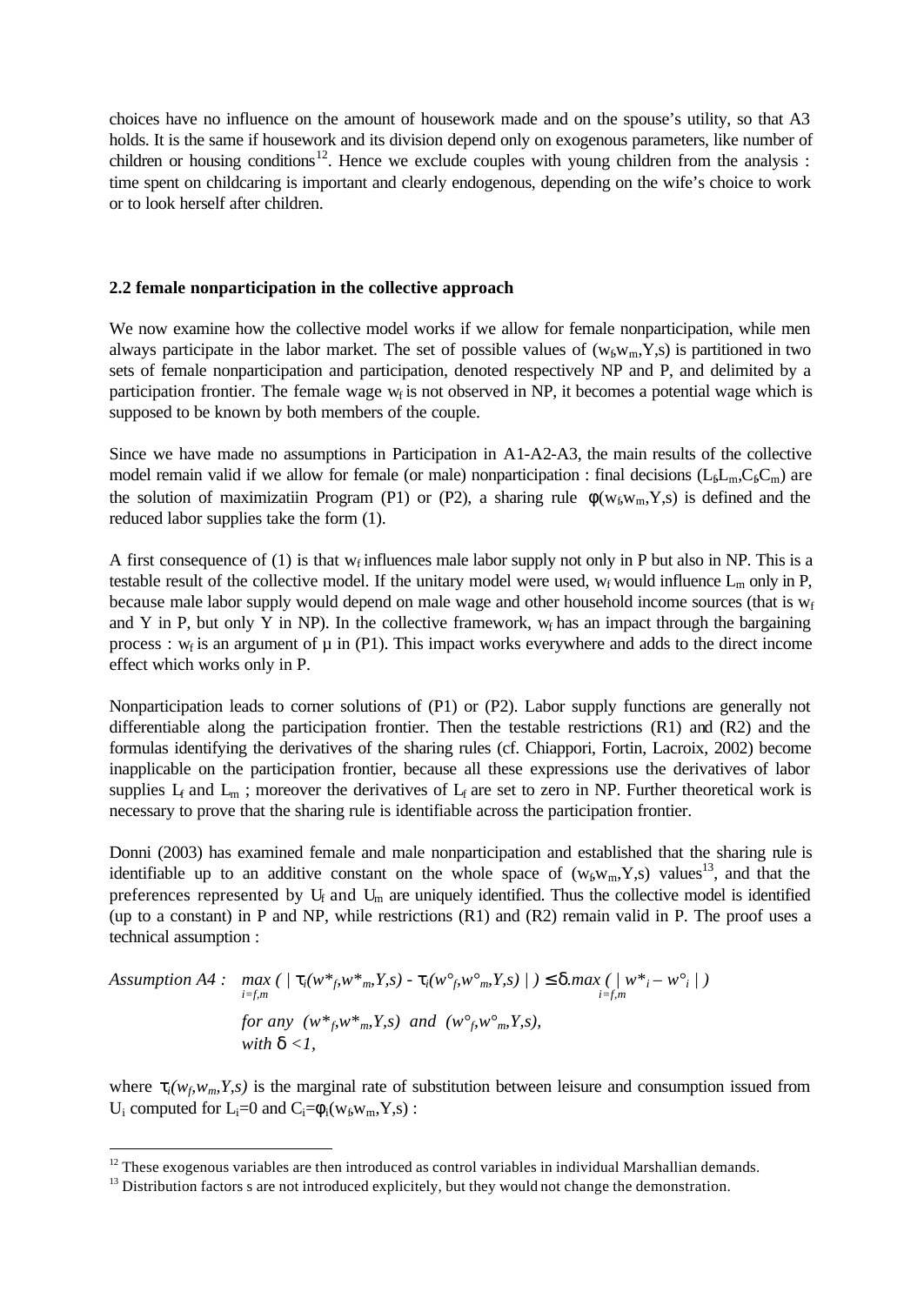$$
\boldsymbol{t}_{i}(w_{f}, w_{m}, Y, s) = -\frac{\partial U_{i}}{\partial U_{i}} \left( T, \Phi_{i}(w_{f}, w_{m}, Y, s) \right) \n\sqrt{\frac{\partial U_{i}}{\partial C} \left( T, \Phi_{i}(w_{f}, w_{m}, Y, s) \right)}
$$

Assumption A4 is not very restrictive and garantees that there exists a single female reservation wage  $\gamma(w_m, y, s)$  for each (w<sub>m</sub>,y,s) and that the participation set takes a regular form :

$$
P=\{\ (w_{f_s}w_{m},y,s)\ /\ w_{f}\!\geq\!\gamma(w_{m},\!y,s)\ \}
$$

In effect, the uniqueness of the reservation wage is not automatically deduced from the collective framework.

Blundell et alii (2001) have examined discrete participation (a member - here the man - chooses to participate or not, without choosing the number of hours worked). They also conclude that the sharing rules and individual utilities are identifiable on the whole space up to an additive constant, provided that technical assumptions are satisfied.

Once the identifiability of the sharing rule established, we now examine how it must be specified in empirical work. Three results arise and will guide parametric specification in §1.3 below :

• function  $\phi(w_f, w_m, Y, s)$  is continuous and infinitely differentiable inside P and inside NP. This is the consequence of regularity assumptions included in A2 and A3. These conditions assure that the optimum ( $L_{f}L_{m}$ , $C_{f}C_{m}$ ) issued from program (P1) is a continuous and infinitely differentiable function of  $(w_f w_m, Y, s)$ , at least outside corner solutions. Then by writing :

(2) in NP: 
$$
\phi(w_{f}w_{m}, Y, s) = C_{f}(w_{f}w_{m}, Y, s)
$$
  
in NP:  $\phi(w_{f}w_{m}, Y, s) = C_{f}(w_{f}w_{m}, Y, s) + w_{f}L_{f}(w_{f}w_{m}, Y, s)$ 

it is clear that  $\phi(w_f, w_m, Y, s)$  is regular inside each set.

• function  $\phi(w_f, w_m, Y, s)$  is continuous along the participation frontier. As  $\mu$  is a continous function of ( $w_f w_m$ ,Y,s) (assumption A2), like  $U_f$  and  $U_m$  (cf. A3), and because of the strict concavity of  $U_f$  and  $U_m$ (cf. A3), it is easy shown that optimum  $(L<sub>f</sub>L<sub>m</sub>, C<sub>f</sub>C<sub>m</sub>)$  issued from program P1 is continuous even for corner solutions. So  $C_f(w_f w_m, Y, s)$  and  $L_f(w_f w_m, Y, s)$  are continuous along the frontier, with of course L<sub>f</sub>( $w_f$ , $w_m$ ,Y,s)=0 on the frontier. Then according to (2),  $\phi(w_f w_m, Y, s)$  is continous along the frontier.

• function  $\phi(w_f, w_m, Y, s)$  is generally not differentiable along the participation frontier, so that a possible change of gradient has to be specified. Simple counter-examples can be drawn from the maximization of (P1) when direct utilities  $U(T-L_i,C_i)$  are specified<sup>14</sup>. Intuitively, this change of gradient may be interpreted as follows. When she receives an higher amount  $\phi$ , a working wife increases her welfare both by increasing her consumption (labor supply being unchanged) and by optimizing her consumptionleisure trade-off, while a nonworking wife can only increase her consumption. The welfare gain

<sup>&</sup>lt;sup>14</sup> A Cobb-Douglas form  $U_i(C_i, 1-L_i) = a_i \log(C_i - c_i) + (1-a_i) \log(1-L_i)$  leads to the following sharing rule :

 $in NP:$  $\hat{f}(w_{\beta}w_{m},Y,s) = \mu.Y + \mu.[w_{m} - c_{m}^{\circ} - (1-\mu).[w_{\tau} - c_{\beta}^{\circ}]$ 

 $in NP:$  $B_{\rm w}$ ,  $Y$ ,  $S$ ) =  $c_f$ <sup>o</sup> +  $a_f$ [**]**/(1+  $a_f$ **]**)].[Y+  $w_m$ -  $c_f$ <sup>o</sup>- $c_m$ <sup>o</sup>] with **l** =  $\mu$ /(1- $\mu$ )

so that the derivatives ∂φ∂Υ, ∂φ∂w<sub>f</sub>, ∂φ∂w<sub>m</sub> are clearly different on both sides of the participation frontier. If μ is a constant (unitary case), these partial derivatives are constants which take different values in P and NP (provided  $a_f$ <1). In the collective framework  $\mu$  is a function  $\mu(w_f, w_m, Y, s)$ , so that terms in  $\partial \mu/\partial Y, \partial \mu/\partial w_f$ , or  $\partial \mu/\partial w_m$  are added to theses constants ; according to (A2) these terms are continuous across the frontier.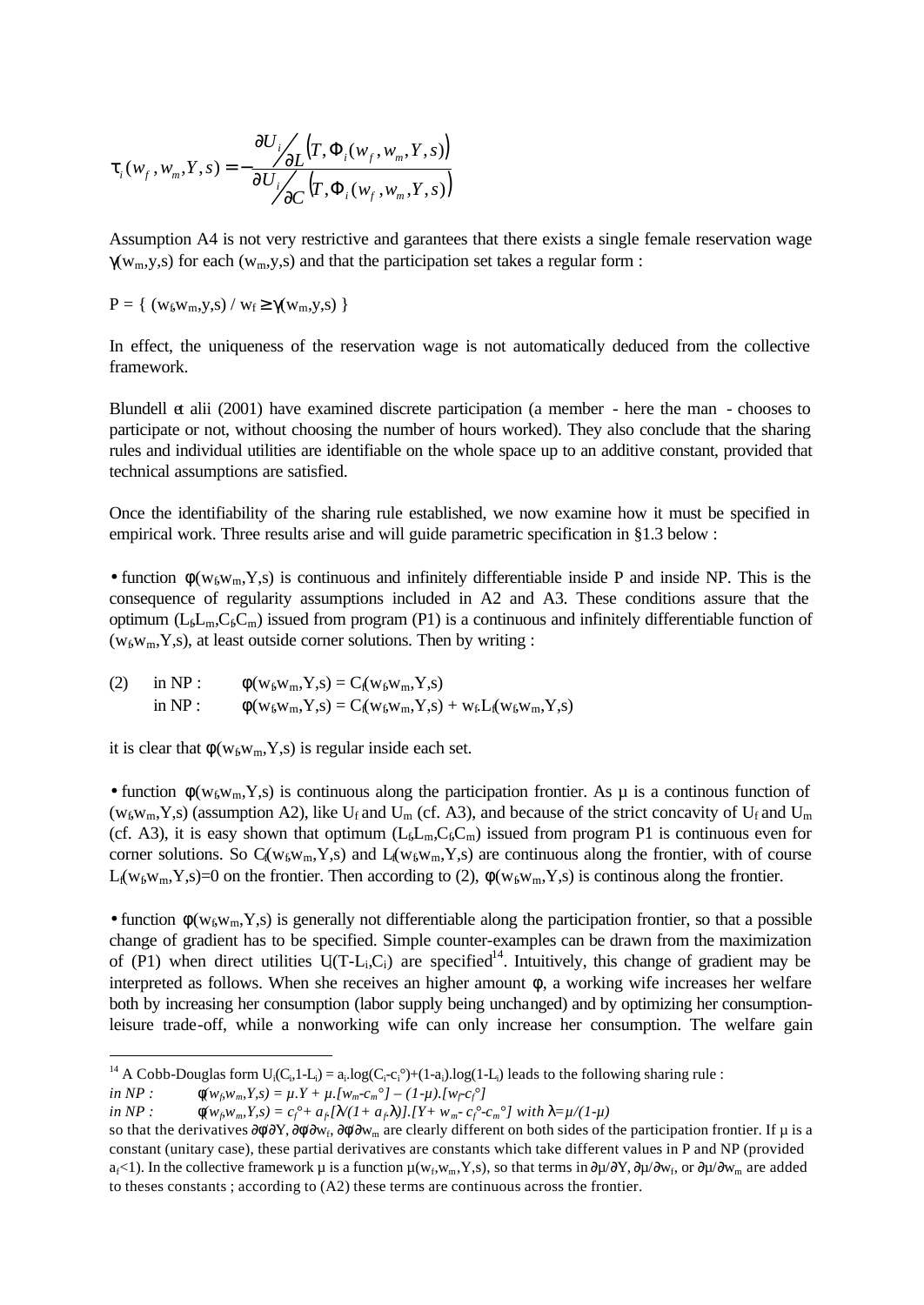associated to an increase of  $\phi$  is then expected to become lower in NP than in NP<sup>15</sup>. According to (P1) and (P2), the couple chooses  $\phi$  in order to maximize :

$$
V = \mu V_f(w_f \mathbf{f}) + (1-\mu)V_m(w_m Y \mathbf{f}),
$$

where  $V_i(w_i, \mathbf{f}_i)$  is the indirect utility function linked to preferences  $U_i$ . When the wife stops to work, the fall of the welfare gain  $\partial V_f/\partial \phi$  means that it becomes suddenly less efficient to increase the wife's allocation  $\phi$  (and relatively more efficient to increase the husband's allocation Y- $\phi$ ). Thus, when crossing the frontier from (P) to (NP), the derivatives  $\partial \phi / \partial Y$  or  $\partial \phi / \partial w_m$  are expected to fall.

#### **2.3 Parametric specification of the model**

#### *Assumptions on functional forms*

We choose a semilog specification for the Marshallian labor supplies and the sharing rule, following Chiappori, Fortin and Lacroix (2001). First we assume that the sharing rule takes the form :

(3) in NP : 
$$
\mathbf{f} = K_0 + K_1 \log(w_f) + K_2 \log(w_m) + K_3 \log(w_f) \cdot \log(w_m) + K_4 Y + s' \cdot K_5
$$
  
\t\t\t $= X'K$ ,  
\t\t\t $\mathbf{f} = k_0 + k_1 \log(w_f) + k_2 \log(w_m) + k_3 \log(w_f) \cdot \log(w_m) + k_4 Y + s' \cdot k_5$   
\t\t\t $= X'k$ ,  
\t\t\twhere we denote  $X' = (1, \log(w_f), \log(w_m), \log(w_f) \cdot \log(w_m), Y, s)$  and  $s' = (s_1, s_2, ..., s_p)$ .

As in Donni (2003), the sharing rule takes different values in NP and (NP), in order to allow for nondifferentiability along the participation frontier. The continuity of the sharing rule imposes further restrictions on K and k, as we will see below. Second, we assume that the Marshallian individual labor supplies associated with  $U_f$  and  $U_m$  take the form:

(4)  $L_f = max(0, L_f^*)$ , where  $L_f^* = a_0 + a_1 \log(w_f) + a_2 f$  $L_m = b_0 + b_1 log(w_m) + b_2 (Y - f)$ 

l

Observable and unobservable heterogeneity of preferences are included in parameters  $a_0$  and  $b_0$ :

(5) 
$$
a_0 = a_0^* + Z_f^* a_3 + u_f
$$
  
\n $b_0 = b_0^* + Z_m^* b_3 + u_m$   
\nwhere  $Z_i$  is a vector of exogeneous variables  
\nand  $\begin{pmatrix} u_f \\ u_m \end{pmatrix} \rightarrow N \begin{pmatrix} 0, & s^2 f & r.s_f.s_m \\ r.s_f.s_m & s^2 m \end{pmatrix}$ 

so that we correlation between unobservable factors influencing male and female preferences are correlated.

<sup>&</sup>lt;sup>15</sup> In fact,  $\partial V_f/\partial \phi$  is continous along the frontier. As  $V_f$  is concave in  $\phi$ ,  $\partial V_f/\partial \phi$  decreases with  $\phi$ . What is expected is a discontinuity of  $\partial^2 V_f/\partial^2 \phi$ : when we cross the frontier from (P) to (NP), the decrease of  $\partial V_f/\partial \phi$  becomes suddenly faster.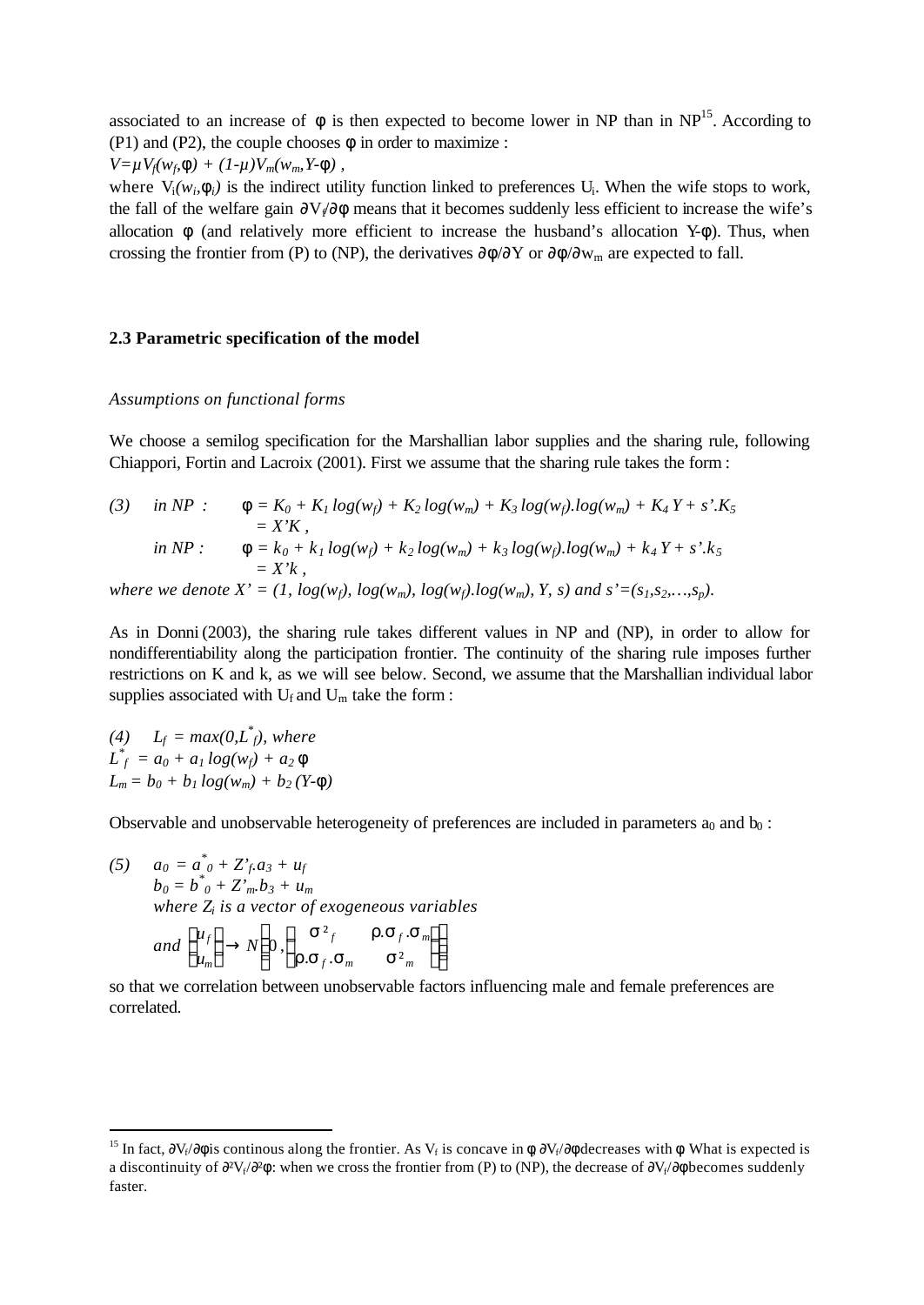From (3) and (4) we obtain labor supplies on the participation set :

(6) 
$$
L_f = f_0 + f_1 \log(w_f) + f_2 \log(w_m) + f_3 \log(w_f) \cdot \log(w_m) + f_4Y + s' \cdot f_5
$$
  
=  $X' \cdot f$   
 $L_m = m_0 + m_1 \log(w_f) + m_2 \log(w_m) + m_3 \log(w_f) \cdot \log(w_m) + m_4Y + s' \cdot m_5$   
=  $X' \cdot m$ 

where :

| (6.0) | $f_0 = a_2 K_0 + a_0$ | $m_0 = -b_2 K_0 + b_0$ |
|-------|-----------------------|------------------------|
| (6.1) | $f_1 = a_2 K_1 + a_1$ | $m_l = -b_2K_l$        |
| (6.2) | $f_2 = a_2 K_2$       | $m_2 = -b_2K_2 + b_1$  |
| (6.3) | $f_3 = a_2 K_3$       | $m_3 = -b_2K_3$        |
| (6.4) | $f_4 = a_2 K_4$       | $m_4 = b_2(1-K_4)$     |
| (6.5) | $f_5 = a_2 K_5$       | $m_5 = -b_2K_5$        |

Reduced parameters f and m are identifiable from the observation of labor supplies in NP. Structural parameters a, b and K can then be recovered from estimated values of f and m : first we obtain  $a_2/b_2$ by (6.3); then (6.4) gives us  $K_4/(1-K_4)$ , so that we obtain  $K_4$ ,  $a_2$  and  $b_2$ ; finally  $K_1$ ,  $K_2$ ,  $K_3$  and  $K_5$  are recovered from (6.1) to (6.3) and (6.5). However, (6.0) allows only to recover  $a_0$  and  $b_0$  up to constant  $K_0$ : we recognize that the sharing rule and the individual labor supplies are identified up to an additive constant. Note that the estimation of parameters  $f_3$  and  $m_3$  (terms in  $log(w_f)log(w_m)$ ) and of parameters  $f_4$  and  $m<sub>4</sub>$  (terms in Y) is crucial for the identification of structural parameters. On the contrary, the distributions factors appear only in (6.5) and are not indispensable for identification of  $K_1$ - $K_4$ .

#### *Testable restrictions*

From (6.3) and (6.5), we also obtain testable restrictions on reduced parameters f and m :

$$
(7a) \ \ f_3/m_3 = f_5/m_5 = -a_2/b_2
$$

As s is a vector,  $f_5$  and  $m_5$  are vectors denoted  $(f_{5,1},...,f_{5,p})$  and  $(m_{5,1},...,m_{5,p})$ , so that (7a) must be verified for each component and can be rewritten :

(7b) 
$$
f_3/m_3 = f_{5,1}/m_{5,1} = ... = f_{5,p}/m_{5,p}
$$

Each distribution factor generates an identity to test. In a model without distribution factor, there is no restriction to test. Restrictions (7) are equivalent to restrictions (R1) and (R2) in our parametric specification and allow to test the collective model with separable utilities. Note that, from the six equations (R2), only one equation subsists ; the other equations vanish because all cross derivatives are null in our parametric form, except  $\partial^2 L_i/\partial w_i \partial w_m$ .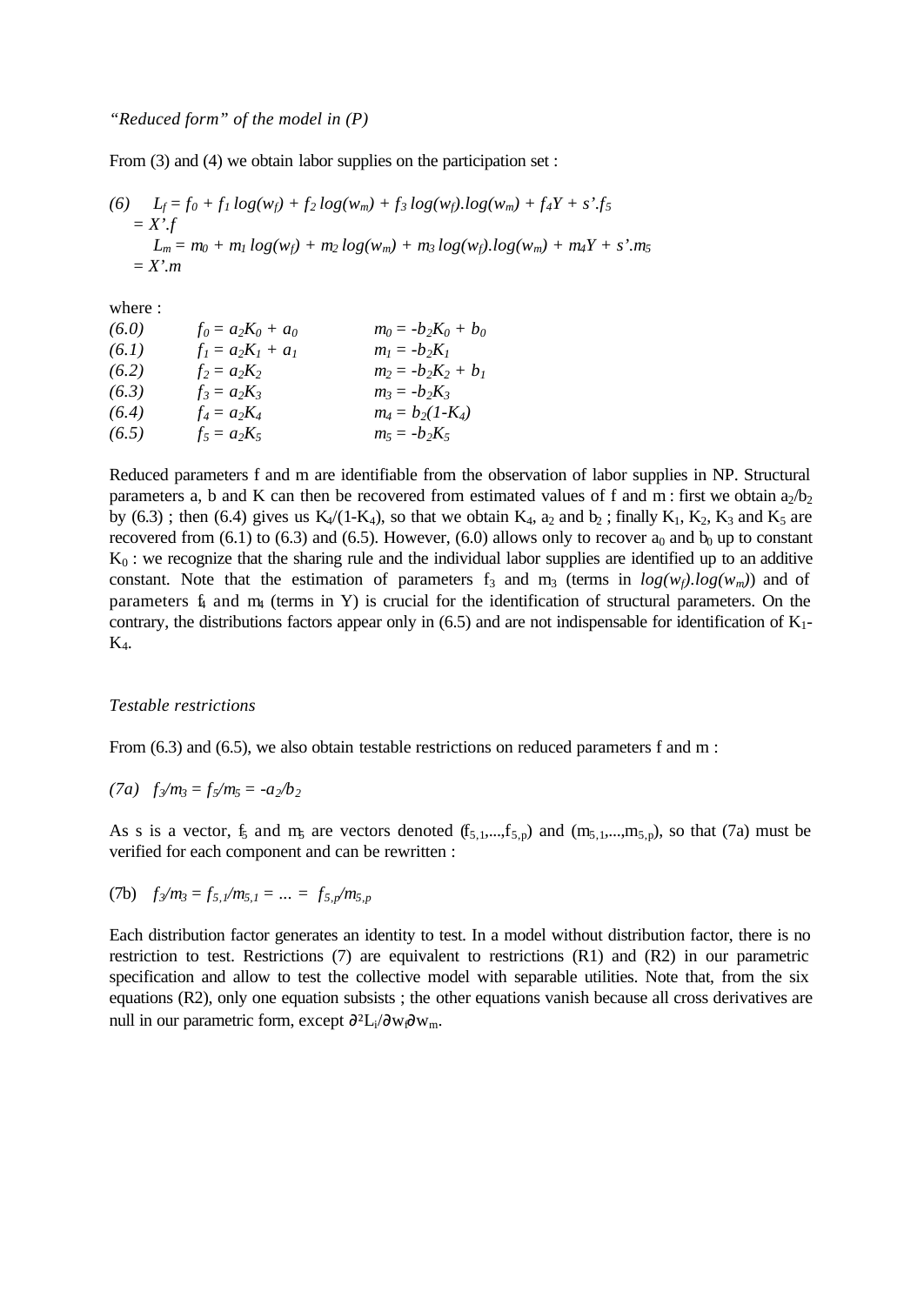#### *Slutsky's restrictions*

Slutsky's conditions on individual labor supplies :  $\partial \Lambda_{\rm i}$  / $\partial$ w<sub>i</sub> - L<sub>i</sub>. $\partial \Lambda_{\rm i}$  / $\partial \Phi_{\rm i}$ 

take here the form :

$$
\frac{a_1}{w_f} - a_2 L_f \ge 0 \quad \text{and} \quad \frac{b_1}{w_m} - b_2 L_m \ge 0
$$

#### *The participation frontier*

From (6) we obtain the equation of the participation frontier :

$$
(8a) \quad X'f = 0
$$

which can also be written :

$$
(8b) \quad \log(w_f) = -\frac{f_0 + f_2 \log(w_m) + f_4 Y + s'.f_5}{f_1 + f_3 \log(w_m)}
$$

Provided  $f_1 + f_3 \cdot log(w_m)$  <sup>1</sup> 0, the reservation wage is uniquely defined, so that assumption A4 is not needed.

#### *Continuity of the sharing rule along the participation frontier*

On the frontier, both expressions of the sharing rule in (3) are identical:

*(9) X'f = 0 Þ X'K = X'k*

(9) is verified for every X, so that the hyperplan orthogonal to f is included in the hyperplan orthogonal to (k-K). Vectors f and k-K are then colinear :

$$
k - K = \mathbf{a} f
$$

Thus taking into account female nonparticipation needs only one structural parameter  $\alpha$  in addition to K, a and b.

Reciprocally, if the sharing rule in NP takes the form

 $(10)$  *in NP* :  $f = X'K$ *in NP* :  $f = X'(K+a.f)$ ,

then the continuity along the participation frontier  $X'f = 0$  is assured, with a change of gradient if  $\alpha \neq 0$ .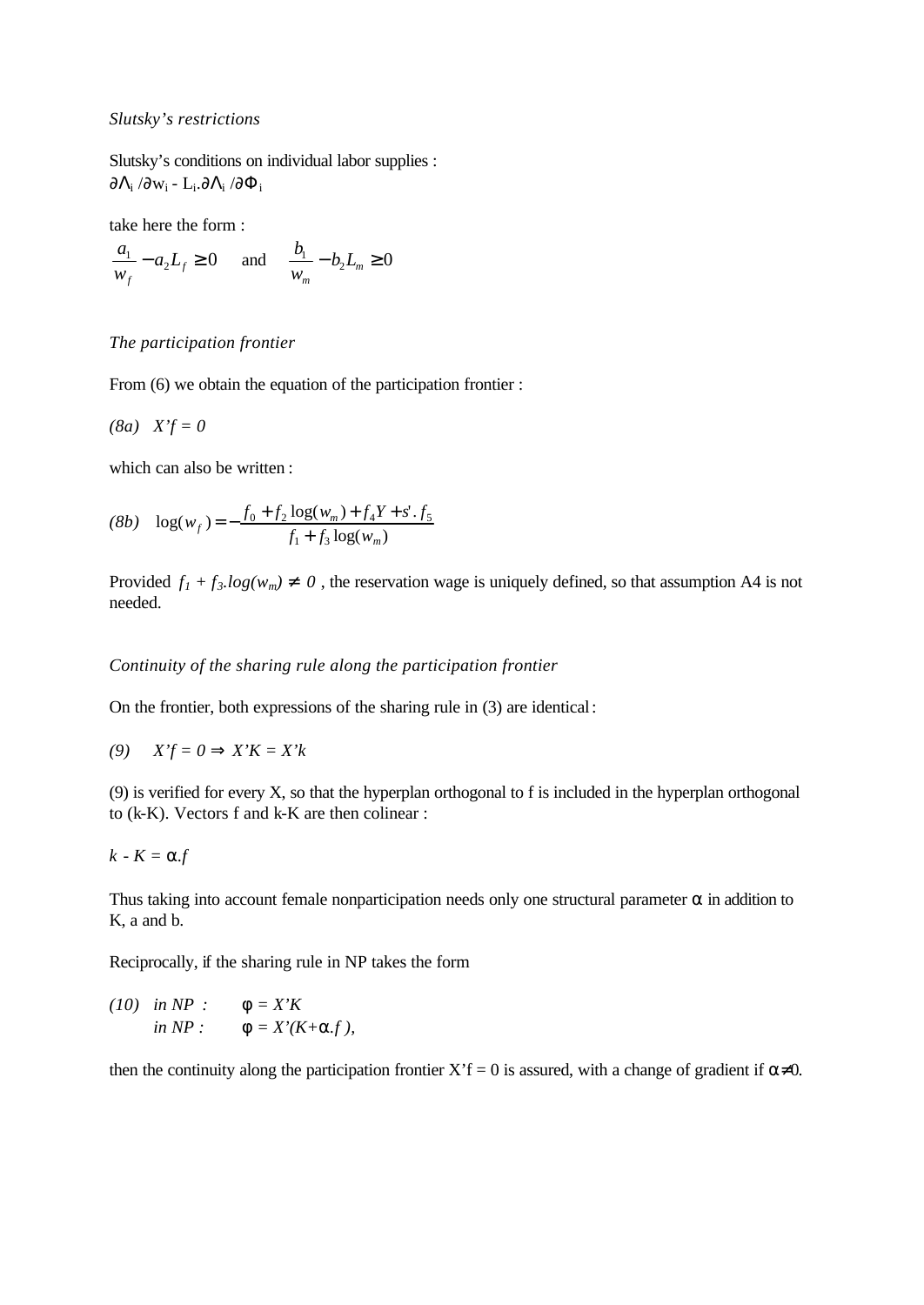From (4) and (10) we obtain labor supplies on the nonparticipation set :

(11) 
$$
L_f^* = X' \cdot f \cdot (1 + a_2 \cdot a)
$$
  
 $L_m = X' \cdot m - X' f \cdot (b_2 \cdot a)$ 

The latter equation introduces a parameter  $\beta = b_2 \cdot \mathbf{a}$ , identifiable by the observation of male labor supply in NP.

The former equation imposes a further testable restriction. In effect, we must have  $L_f^* \leq 0$  in NP. By (6), we also have  $X'f \ge 0$  in NP, so that  $X'f \le 0$  in NP. Then we must have :

$$
(12a) \t 1 + a_2 \t a^3 0
$$

or equivalently :

$$
(12b) \t I + (a_2/b_2) \mathbf{b}^3 0
$$

$$
(12c) \tI - (f_3/m_3) \mathbf{b}^3 0
$$

Restriction (12) is another consequence of the functional form (1) and has the same status as restrictions (7).

Consider now the limiting case :  $I + (a_2/b_2)\mathbf{b} = 0 \Leftrightarrow \mathbf{b} = -b_2/a_2 = m_3/f_3$ By (11) we have  $L^* = 0$  in NP. By (4) it means that we have in NP :

(13) 
$$
\mathbf{f} = -[a_0 + a_1 \log(w_f)] / a_2
$$

The right side of expression (13) can be interpreted as the "reservation sharing rule" of the wife. In effect, given preferences U<sub>6</sub> it is possible to define a reservation sharing rule  $f_0(w_f)$ :  $f_0(w_f)$  is the minimal nonlabor allocation  $\phi$  such that a wife earning w<sub>f</sub> stops to participate<sup>16</sup>. The right side of (13) corresponds to the reservation sharing rule associated with female preferences described by (4). In the general case  $1 + (a_2/b_2)$ *b*  $> 0$ , the sharing rule is equal to the reservation sharing rule on the participation frontier, while it is greater inside (NP). In the particular case  $\mathbf{b} = b_2/a_2$ , the sharing rule remains equal to the reservation sharing rule in the whole set (NP). As a result, the sharing rule in NP does not depend on w<sub>m</sub>, Y and s : once the wife stops to work, all additional household ressource ∂Y or ∂wm is left to the husband, whatever environment factors s.

<sup>&</sup>lt;sup>16</sup> We suppose that leisure is a normal good to women (a<sub>2</sub><0).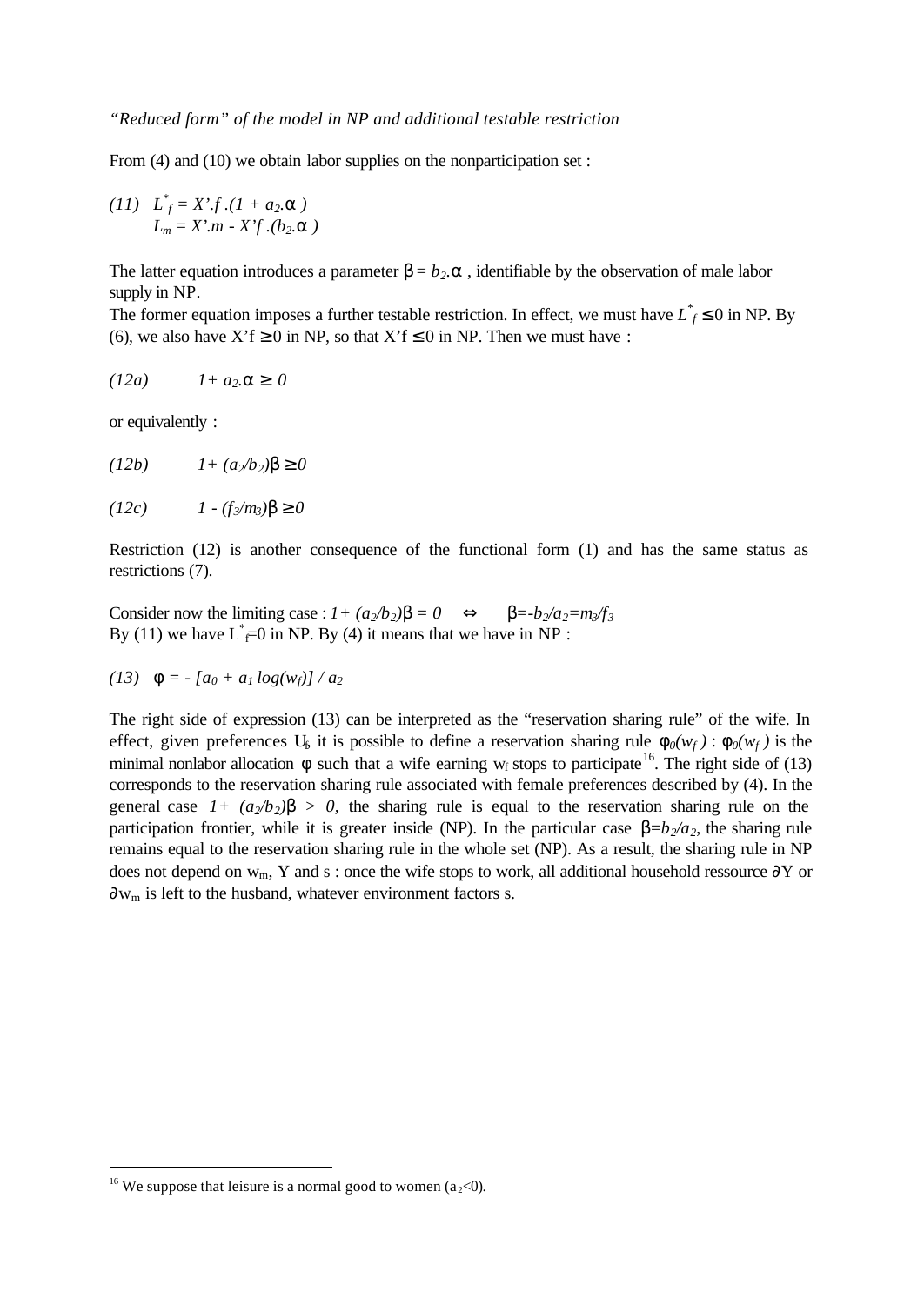Finally, from  $(5)$ ,  $(6)$  and  $(11)$  we obtain the estimable model :

(14) if 
$$
L_f^* \stackrel{\sigma}{\circ} 0
$$
:  $L_f = L_f^*$   
\n $L_m = L_m^*$   
\nif  $L_f^* \mathbf{f} 0$ :  $L_f = 0$   
\n $L_m = L_m^* \cdot \mathbf{b} L_f^*$ 

*where :*  $L_f^* = X'.f = f^*_{0} + f_1 \log(w_f) + f_2 \log(w_m) + f_3 \log(w_f) \log(w_m) + f_4Y + s'.f_5 + Z'_f.a_3 + u_f$  $L^{*}_{\ \ m} = X'.m = m^{*}_{\ \ 0} + m_{I} \ log(w_{f}) + m_{2} \ log(w_{m}) + m_{3} \ log(w_{f}).log(w_{m}) + m_{4}Y + s'.m_{5} + Z'._{m} \ b_{3} + u_{m}$ 

and:  
\n
$$
\begin{pmatrix} u_f \\ u_m \end{pmatrix} \rightarrow N \begin{pmatrix} 0, & s^2 f & r.s_f.s_m \\ r.s_f.s_m & s^2 m \end{pmatrix}
$$

#### **3. Data and estimation**

#### **3.1 Source and sample**

l

The data we use to estimate the model must include measures of labor supplies, wages, and nonlabor household incomes (variable Y). Indeed, as we see in equations (6.0)-(6.5), the estimation of parameters  $f_4$  and  $m_4$  (terms in Y) is crucial for the identification of structural parameters. Few data sources provide a good measure of Y. That is why we have chosen to use the French data of the European Community Household Panel. This source includes a comprehensive measure of household resources. Moreover it is a panel. Our static model needs only cross-section data, but the longitudinal dimension is useful to measure components of Y which are related to savings (see below).

The French panel has followed each year over the period 1994-2001 an initial sample of individuals in their successive households. 5953 different couples (married or not) have been observed at least once<sup>17</sup>. Our sample consists in 2841 couples entering at least once in our field (see definion below). Although each couple has been observed up to 8 times, we retain only one observation per couple, in order to obtain independent observations and to handle residuals  $(u<sub>i</sub>u<sub>m</sub>)$  as independent and identically distributed. This observation is randomly selected, but if possible we eliminate observations corresponding to the year following the union of the couple or the year preceding its separation : assumption A1 is more likely to be satisfied in couples whose members have been living together for a long time (repeated games) and get along (willingness to cooperate).

 $17$  121 individuals (61 men and 60 women) have been observed with two or even three successive spouses during the 8 years. The two or three resulting couples are treated as different couples. However, if a couple separate and later join together again, it is treated as the same couple.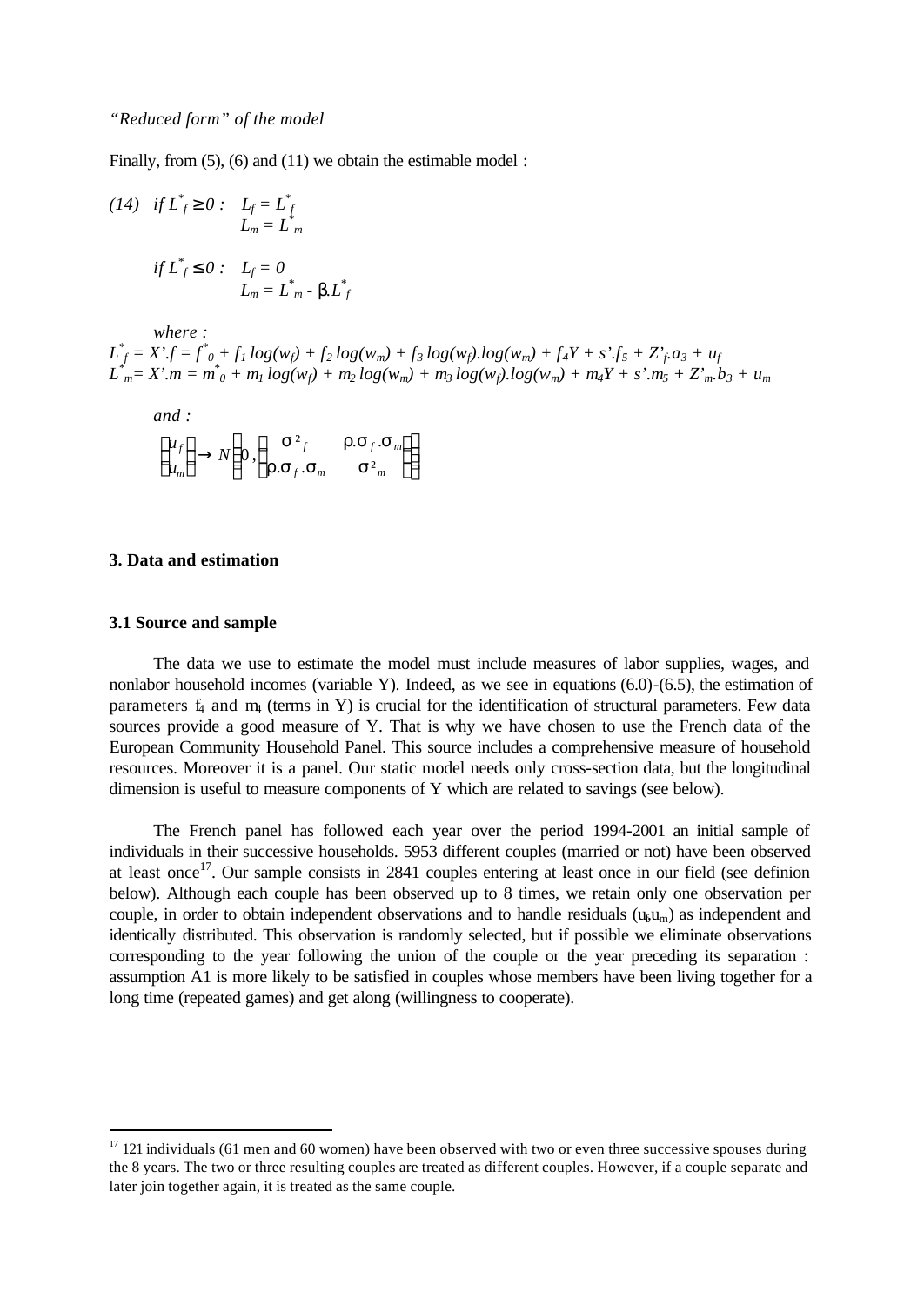#### *Definition of the field :*

A couple is selected if :

- both spouses may participate in the labor market, according to their age and status : people excluded are students (initial studies only) ; conscripts for national military service ; persons over 65 years old ; retired or early retired persons (they generally are not allowed – or only partially allowed - to draw simultaneously their pension and a salary, and they do it rarely).

- both spouses are salaried (if working). Self-employed people are excluded because it is difficult to identify separately male and female earnings when both spouses work together.

- the couple has no children under 6 years old. As discussed in §2.2, assumption A3 is less credible for couples with young children. The exclusion of couples with young children does not reduce much the size of the sample : thanks to longitudinal data, most couples have been interviewed at least once either before the birth of the children or after the sixth birthday of the youngest child.

- the husband is participating in the labor market (in the sense that he has worked at least once during the 12 last monthes). Without this last condition, we would observe in our field a male nonparticipation rate of 6,3%. Nonparticipating men are considered either as long term unemployed (two third of them) or inactive. Half of them are suffering from a long illness or a handicap, so that their ability to work is questionable.

The female nonparticipation rate reaches 23,0% in our sample (table 1). Most nonparticipating women are inactive without any handicap and consider themselves as "housewives".

#### **3.2 Definition of variables**

#### *Labor supplies and wages*

Labor supplies  $L_f$  and  $L_m$  are defined as the annual hours of work, computed as follows<sup>18</sup>:

*(45/12) x (number of monthes in employment during the 12 last monthes) x (weekly hours of work)*

If the individual has a secondary occupation, hours in primary and secondary occupations are added. Because the questionnaire asks how many hours are actually worked, weekly hours declared can exceed greatly legal hours (35-39 hours per week) and legal overtime<sup>19</sup>. As shown in graph 1, male annual hours are continuously distributed around full-time employment (1750-1800 hours per year), with a sufficient variability to allow for estimations ; but few men work less than 1500 hours, whereas female labor supply takes all values between 0 and 1500.

The measure of the wage rate is the average hourly earnings, defined by dividing total annual labor income over annual hours of work.

#### *Nonlabor income*

l

The nonlabor income variable includes miscellaneous elements and the way we define and construct it may influence the results. Variable Y is here computed as  $Y_1 + Y_2 - Y_3$ , taking into account pensions  $(Y_1)$ , income from household assets  $(Y_2)$ , and household savings  $(Y_3)$ . As in Chiappori, Fortin and Lacroix (2002), we remove savings in order to be consistent with an intertemporally separable life

<sup>&</sup>lt;sup>18</sup> 12 monthes of employment correspond to 45 working weeks, once all holidays deducted.

 $19$  Extreme values of labor supply have been truncated at 3000 hours per year.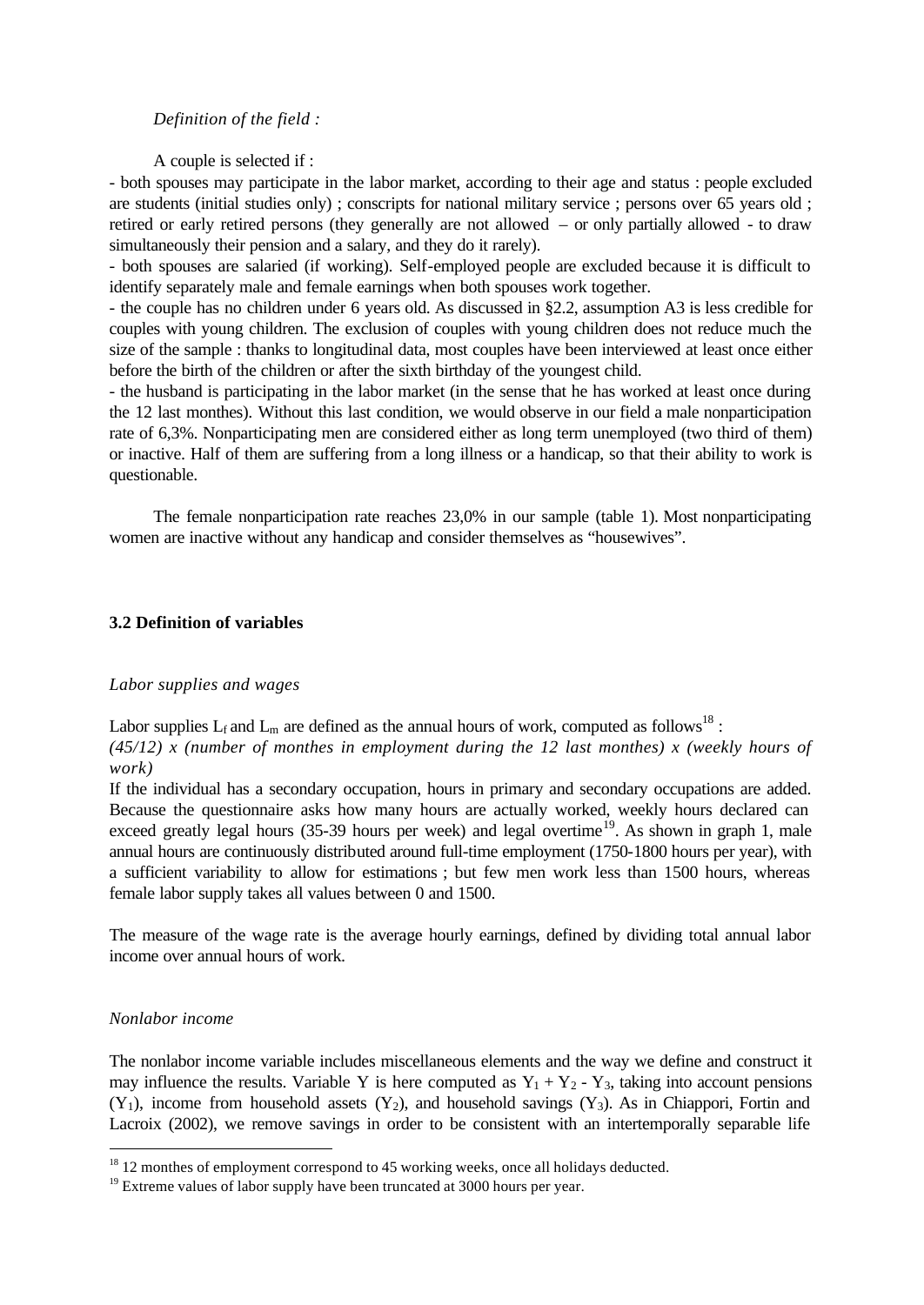cycle model involving a two-stage budgeting process. In the first step, the couple optimally allocates life cycle wealth over each future period and chooses the amount of savings. This determines a budget constraint for the present period, where nonlabor income disposable for consumption is net of savings. In the second step, present consumptions and labor supplies are chosen conditional on this budget constraint.

We have not included any benefit in Y (like unemployment benefits, housing or family allowances, or social aid), because these benefits are generally means tested and directly depending on the labor supply choices. For the same reasons, taxes are not taken into account. Our empirical approach ignores then the tax and redistribution system. For this we would need to compute marginal tax rates for each individual in order to obtain net wages and simulate the nonlabor income in case of nonparticipation.

The term  $Y_1$  includes all types of pensions which do not depend on the present choices of the household : retirement pensions<sup>20</sup>, disability benefits, alimonies from ex-spouses, and sums received from other households $^{21}$ .

The term  $Y_2$  is obtained from a variable measuring total household assets<sup>22</sup>. To impute income from assets, we use an interest rate of 7,5%, which is the average rate of real capital gains observed during the period 1994-2001 in France (Insee, 2001). Alternative rates (5% and 10%) have been tested and does not change much the results.

The savings  $Y_3$  are estimated for each couple from the total household assets variable A. The variable  $Y_3$  is computed as  $A_t - A_{t-1}$ , by using the observation of A at the previous wave of the panel. An alternative computation has been tested, using all available observations of the couple during the period 1994-2001. We assume that household saves each year the same amount S, so that we write  $A_t = A_{t} + S(t - t^{\circ}) + \varepsilon_t$ . Provided at least two observations of total assets are available, this simple regression model (estimated separately for each couple) gives us an estimation of the savings of the household. This alternative computation leads to a less noisy savings variable, but this smoothing does not change much the final results because of the instrumentation (see below).

### *Distribution factors*

l

Two distribution factors (vector s) have been introduced : the divorce rate and the sex-ratio, observed at the department level at the current year. The divorce rate comes from justice ministry statistics, while sex-ratio is computed from Insee demographic data "estimations localisées de population". The divorce rate is the ratio "annual number of divorces in the departement" on "population of the department". Its variability on the territory is sufficient, although lower than thirty years ago (Baillon et alii, 1981). It varies from less than 0.10% in some country areas (Massif Central) and in the West (traditionaly more catholic), to more than 0.25% in Paris and along the Mediterranean coast (graph 3).

The sex-ratio variable is computed for each household. We have tested two alternative formulas :

 $20$  It concerns only some specific categories of workers who are allowed to perceive their retirement pension early in the life cycle and to take another job (ex-members of the army, civil servants who are mother of three children…)

 $21$  It concerns mainly young couples who are receive money from their parents.

<sup>&</sup>lt;sup>22</sup> Total household assets includes housing for owner-occupiers. Because housing does not provide any monetary income, it is removed from total assets. To do this, total assets of owner-occupiers have been simply divided by 3, because specific sources on assets (*enquête Patrimoine, Insee*) show that the share of housing in total assets is around 2/3 on average (Insee, 1999). We should construct a better measure in later versions of this paper : due to lack of time, we have not used all information on assets contained in the data source.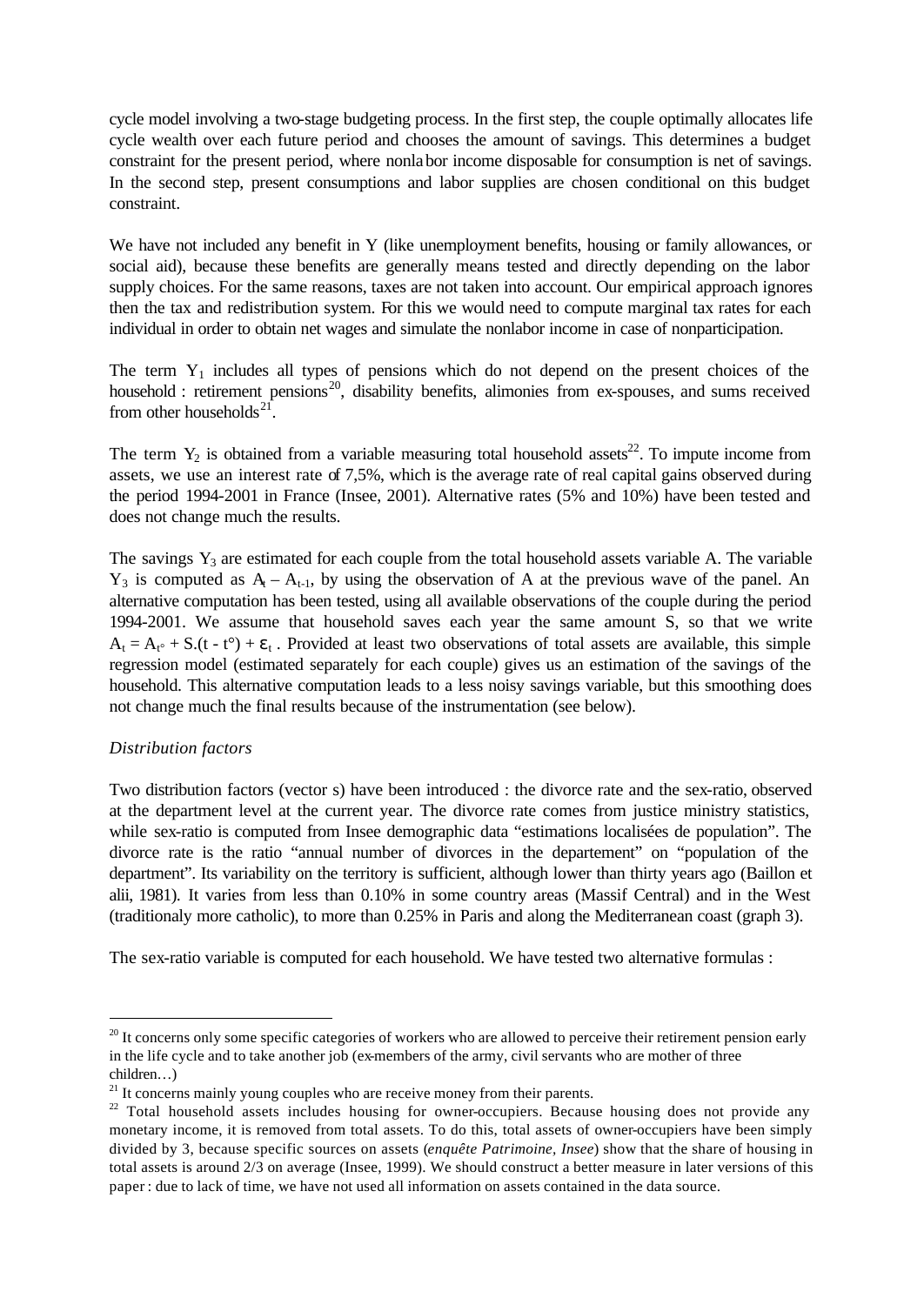$$
SR_1 = \frac{N_m(age_m)}{N_f(age_f)}
$$
 or 
$$
SR_2 = \frac{N_m(age_f + 2)}{N_f(age_m - 2)}
$$

where age<sub>f</sub> and age<sub>m</sub> are both spouses's ages, and  $N_s(a)$  means the number of persons of sex *s* and age *a* in the department population. In both cases, the sex-ratio measures the relative scarcity of women in the local population. Formula  $SR<sub>1</sub>$  supposes implicitely that in case of separation the husband would search a woman who has the same age as his current wife, while the wife would search a man who has the same age as her current husband. Formula  $SR<sub>2</sub>$  is based on the fact that men generally choose a younger wife while women choose an older husband : the mean of variable  $d = age_m \cdot age_f$  is equal to 2 years. We then suppose that the husband would search for a woman who is 2 years younger than him, while the wife would search a man who is two years older than her. Both formulas seem relevant, but both have the drawback to be strongly correlated with d (when the husband is much older than his wife,  $SR_1$  is low while  $SR_2$  is high). Thus the sex-ratio effect may hide an effect of the spouses's relative age. We use then a mixed formula for the results presented in section 4 :

 $SR_c = \log \left( \sqrt{SR_1.SR_2} \right)$ 

Using the log avoids dissymetric extreme values of the sex-ratio. Variable  $SR<sub>c</sub>$  is not correlated with d. It is still correlated with  $age_f$  or  $age_m$ , but this is not a problem because the age is introduced in the model as a control variable influencing the individual labor supply.

| TUDIV T<br>Descriptive statistics        |           |                 |            |            |                    |            |                |
|------------------------------------------|-----------|-----------------|------------|------------|--------------------|------------|----------------|
|                                          |           | <b>Standard</b> |            |            | <b>Percentiles</b> |            |                |
|                                          | Mean      | deviation       | <b>P01</b> | <b>P10</b> | Median             | <b>P90</b> | <b>P99</b>     |
| <b>Female participation rate</b>         | 0.770     |                 |            |            |                    |            |                |
| $L_f$ if participating (annual hours)    | 1446      | 524             | 120        | 675        | 1620               | 1845       | 2700           |
| $L_m$ (annual hours)                     | 1778      | 454             | 330        | 1350       | 1755               | 2250       | 3150           |
| $w_i$ if participating (Francs per hour) | 63        | 32              | 27         | 34         | 55                 | 99         | 194            |
| $log(w_i)$ if participating              | 4.05      | 0.42            | 3.30       | 3.53       | 4.01               | 4.60       | 5.27           |
| log(w <sub>f</sub> ) instrumented        | 4.09      | 0.28            | 3.61       | 3.79       | 4.04               | 4.49       | 4.84           |
| $w_m$ (Francs per hour)                  | 75        | 41              | 29         | 40         | 64                 | 123        | 230            |
| $log(w_m)$                               | 4.21      | 0.45            | 3.37       | 3.69       | 4.16               | 4.81       | 5.44           |
| $log(wm)$ instrumented                   | 4.25      | 0.32            | 3.66       | 3.89       | 4.18               | 4.73       | 5.11           |
| Y (thousands Francs)                     | $-16.319$ | 53.267          | $-129.29$  | $-77.991$  | $-20.099$          | 48.385     | 126.445        |
| Y instrumented (thousands Francs)        | $-16.580$ | 26.834          | -71.052    | $-48.059$  | $-17.453$          | 13.183     | 55.221         |
| Divorce rate $(%)$                       | 0.19      | 0.03            | 0.12       | 0.15       | 0.19               | 0.22       | 0.26           |
| sex-ratio                                | $-0.021$  | 0.060           | $-0.170$   | $-0.099$   | $-0.019$           | 0.051      | 0.130          |
| number of children                       | 1.17      | 1.21            | $\Omega$   | 0          |                    | 3          | $\overline{4}$ |
| age <sub>f</sub>                         | 39        | 10              | 21         | 25         | 40                 | 52         | 59             |
| age <sub>m</sub>                         | 41        | 10 <sub>l</sub> | 23         | 27         | 43                 | 54         | 60             |

# **Table 1 – Descriptive statistics**

For variables  $log(w_f)$ ,  $log(w_m)$ , and Y, two distributions are presented : the initial distribution (on the subsample excluding missing values) and the distribution of predicted values after instrumentation (see §3.3).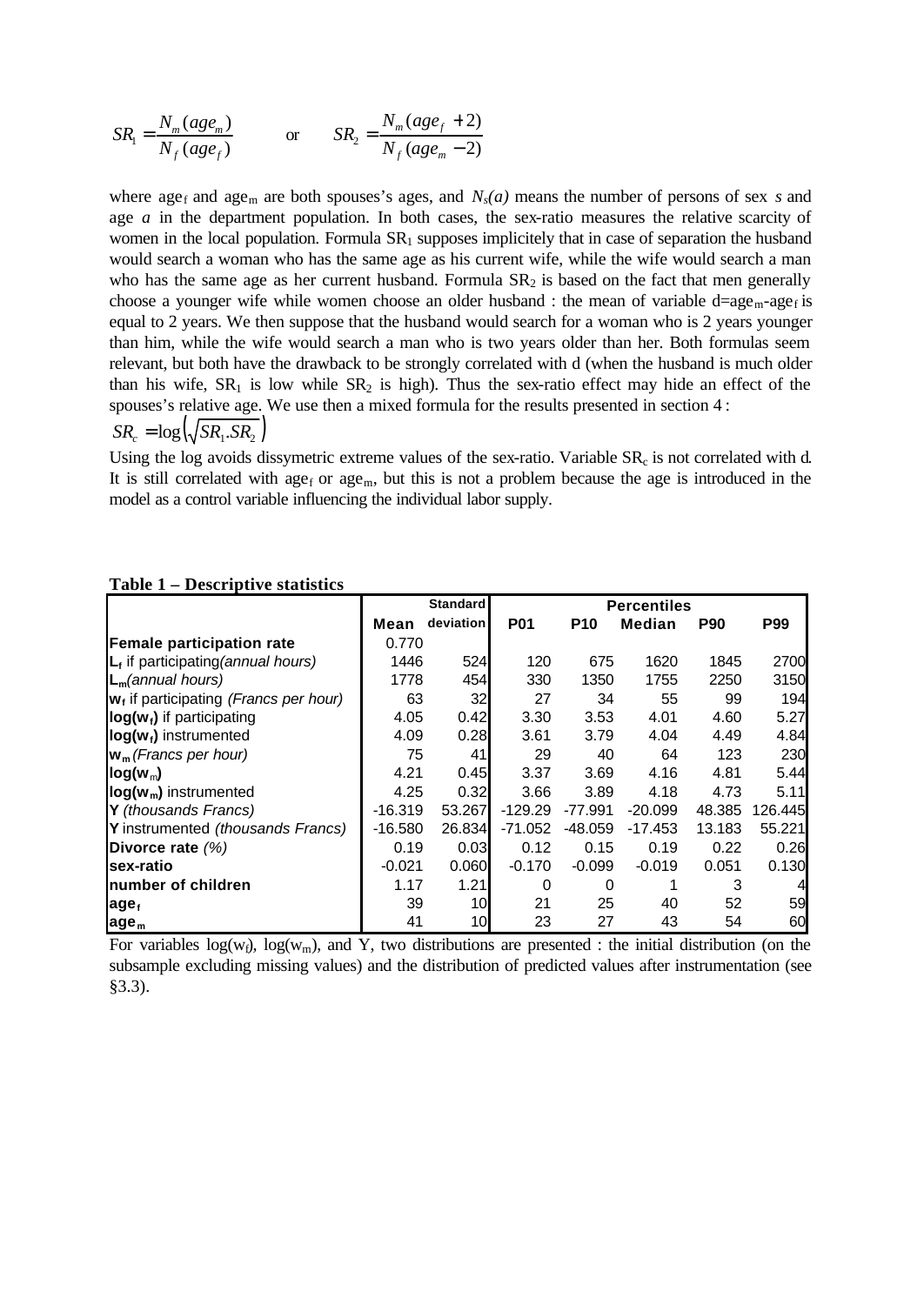**Graph 1 – Female and male labor supply : distribution of annual hours**



Size of the sample : 2841 couples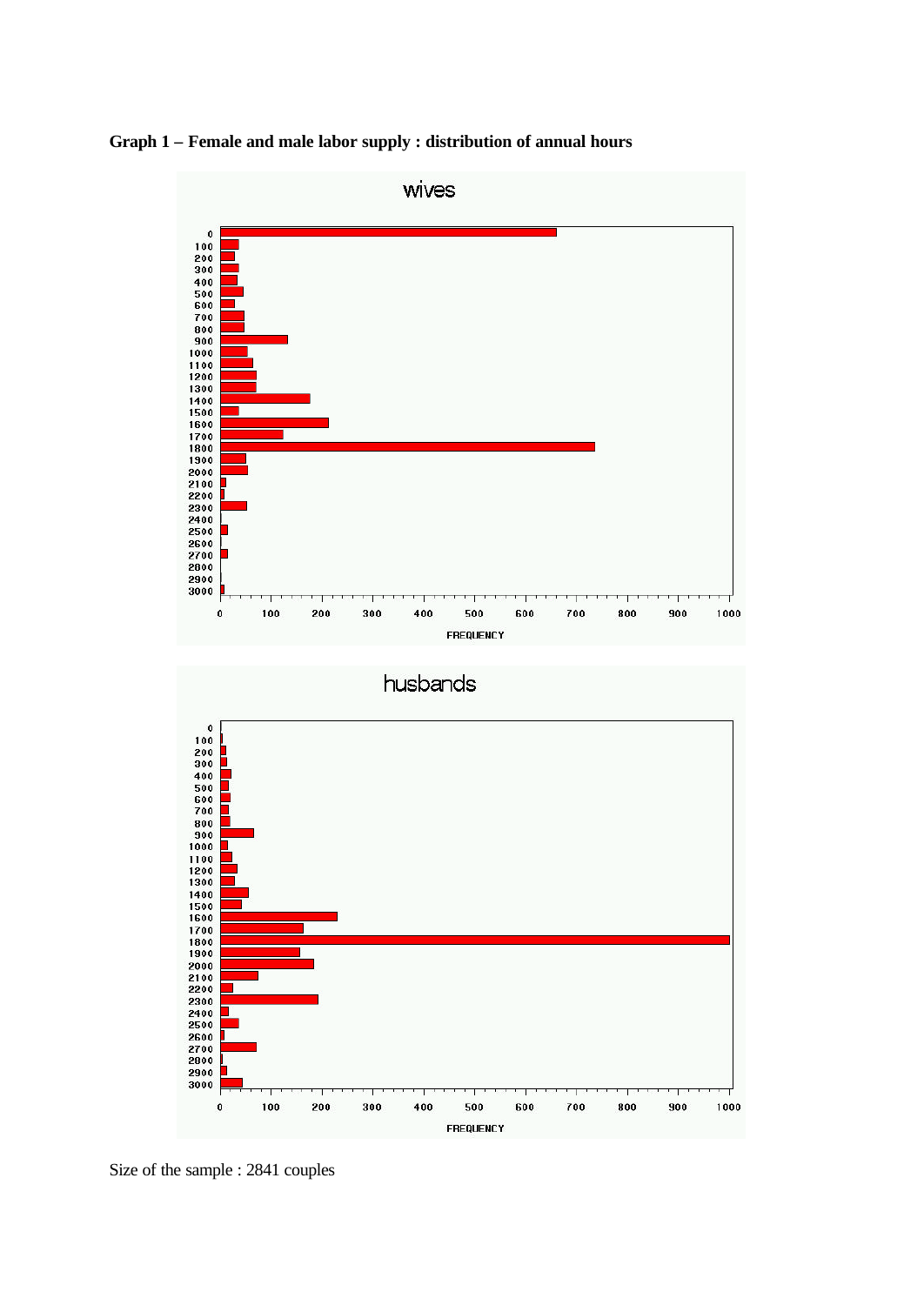**Graph 2 – Divorce rate by French department**





Divorce rate = annual number of divorces / population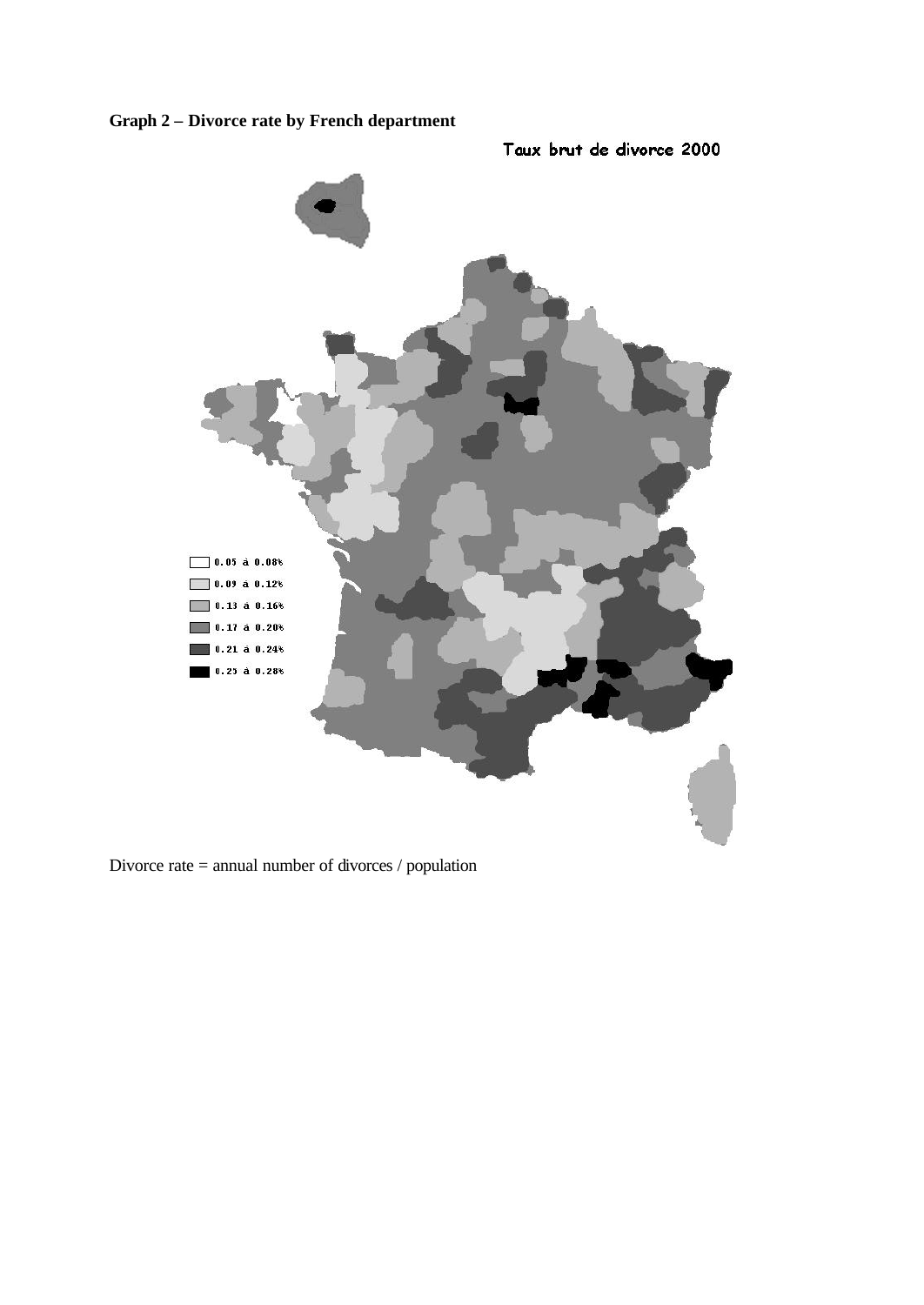# **3.3 Estimation method**

As in Blundell et alii (2001), we use a two-step estimation method. First we impute instrumented values of  $log(w_0)$ ,  $log(w_m)$ , and Y, for all couples in our sample. In the second step we include those values in the labor supply model (14), which is estimated by the method of maximum likelihood.

As female wage is concerned, the first step is indispensable because  $w_f$  is not observed on the nonparticipation set. Female wages are then imputed using the Heckman's method to correct the selectivity bias due to nonparticipation : first we estimate a probit model of female participation on the instruments, then we construct the inverse Mill's ratios for each women, and we include it in the instrumental equation explaining  $log(w_f)$  by the instruments on the participation set.

We have three other reasons to instrument wages and nonlabor income. First, there are missing values that would reduce our sample if we did not make imputations. Second, the variables  $w_f$ ,  $w_m$ , and Y are measured with error. The error is particularly important for savings components of nonlabor income. Third, from a theoretical point of view, these variables are endogenous : individuals who work a lot may have unobservable characteristics influencing also their hourly wage or their savings behaviour.

We use a large set of instruments : male and female characteristics (age, age<sup>2</sup>, education level, age interacted with education level, father's occupation<sup>23</sup>, variable mixing nationality and place of birth); household characteristics (number of children, dwelling status<sup>24</sup>, type of geographic area<sup>25</sup>); distribution factors (divorce rate, sex-ratio) ; and finally the year of observation (see the complete list of instruments and their effects on endogeneous variables on table 2). All instruments refer either to permament individual characteristics (date of birth, education level, origins) or to choices generally made by the household before the current year (choice of geographic location, housing purchase, number of children). Hence our instruments are not caused by current labor supply choices. However this is not sufficient to garantee the exogeneity of all instruments : some unobservable factors may be correlated with labor supply and with some instruments. We then assume the exogeneity of our instruments, following the usual practices (Mroz, 1987) and previous work on collective models (Moreau, 2000; Chiappori, Fortin, Lacroix, 2002)<sup>26</sup>.

Vector  $Z_i$  (i=f,m) of exogeneous control variables in (14) includes age<sub>i</sub>, age<sub>i</sub><sup>2</sup>, number of children, and type of geographic area.

<sup>&</sup>lt;sup>23</sup> Mother's occupation was also tested and eliminated because it has no significant effect on  $log(w_f)$ ,  $log(w_m)$ , and Y.

<sup>&</sup>lt;sup>24</sup> owner versus tenant

<sup>&</sup>lt;sup>25</sup> rural/small town/middle town/large town/Paris and suburb

<sup>&</sup>lt;sup>26</sup> An instrument is debatable : the number of children. Although this variable seems exogeneous a priori, Moreau (2002) showed that some results are sensible to the inclusion of this variable in the list of instruments, and finally obtained better results by treating it as endogeneous. For the moment, we have included it in the list, but variants should be tested in later versions of this paper.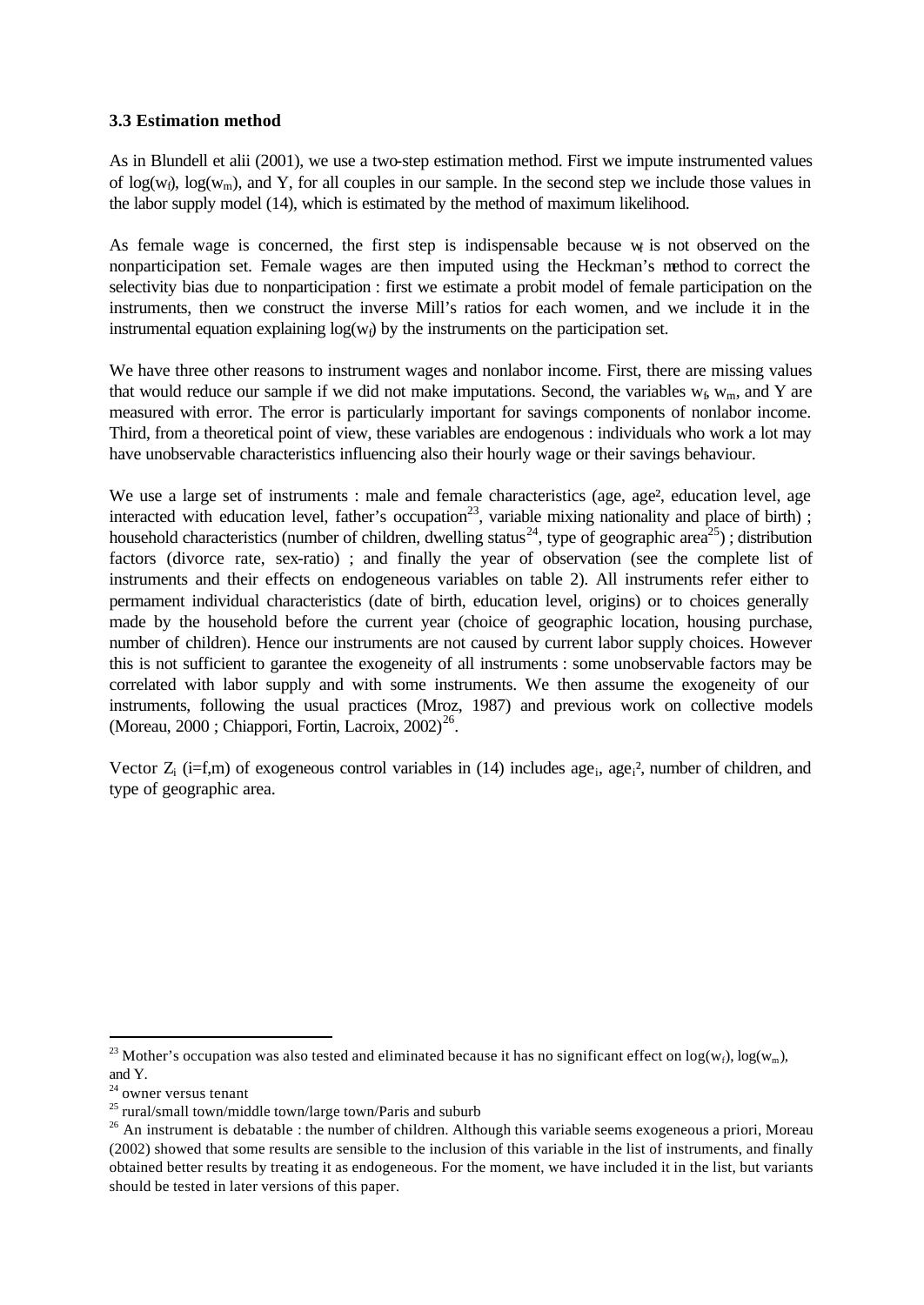| instruments                                 | degrees        | logWm                 |          | LogWf          |          | Υ                    |          |
|---------------------------------------------|----------------|-----------------------|----------|----------------|----------|----------------------|----------|
|                                             | Οf             |                       |          |                |          |                      |          |
|                                             |                | freedom F Value sign. |          | <b>F</b> Value |          | sign. <b>F Value</b> | sign.    |
|                                             |                |                       |          |                |          |                      |          |
| <b>Dwelling status</b>                      | 1              | 45.64                 | ***      | 14.88          | $***$    | 298.17               | ***      |
| year                                        | $\overline{7}$ | 4.15                  | ***      | 2.13           | $***$    | 28.03                | $***$    |
| age <sub>m</sub>                            | 1              | 37.02                 | ***      | 0.01           |          | 35.54                | ***      |
| $\text{age}_{m}$ *age $_m$                  | 1              | 5.23                  | $***$    | 0.57           |          | 36.57                | $***$    |
| age <sub>f</sub>                            | 1              | 13.02                 | ***      | 61.69          | $***$    | 18.09                | ***      |
| $age_f$ *age $_f$                           | 1              | 0.13                  |          | 0.54           |          | 26.27                | $***$    |
| education <sub>m</sub>                      | 12             | 30.26                 | ***      | 2.74           | ***      | 1.00                 |          |
| educationf                                  | 12             | 0.90                  |          | 9.86           | ***      | 1.67                 | $^\star$ |
| $agem * educationm$                         | 12             | 3.56                  | ***      | 1.05           |          | 0.90                 |          |
| age <sub>f</sub> *educationf                | 12             | 1.36                  |          | 4.50           | $***$    | 1.90                 | $***$    |
| father's occupation <sub>m</sub>            | 11             | 1.35                  |          | 1.65           | $^\star$ | 0.88                 |          |
| father's occupationf                        | 11             | 5.12                  | ***      | 1.11           |          | 2.03                 | $***$    |
| nationality and place of birth <sub>m</sub> | 8              | 2.14                  | $***$    | 0.70           |          | 0.33                 |          |
| nationality and place of birthf             | 8              | 1.70                  | $^\star$ | 1.07           |          | 0.69                 |          |
| type of area                                | 4              | 13.40                 | ***      | 7.19           | $***$    | 16.14                | ***      |
| number of children                          | 4              | 3.91                  | ***      | 1.69           |          | 1.12                 |          |
| divorce rate                                | 1              | 17.67                 | ***      | 0.35           |          | 0.33                 |          |
| sex-ratio                                   | 1              | 0.00                  |          | 1.70           |          | 0.53                 |          |
| Mills ratio                                 |                |                       |          | 0.90           |          |                      |          |
|                                             |                |                       |          |                |          |                      |          |
| R <sup>2</sup>                              |                | 0.517                 |          | 0.468          |          | 0.288                |          |

|  | Table 2 - Regressions on the instruments (OLS): Significancy Fisher test |  |  |
|--|--------------------------------------------------------------------------|--|--|
|  |                                                                          |  |  |

global significancy of the instrument : \*\*\* at 1% level ; \*\* at 5% level ; \* at 10% level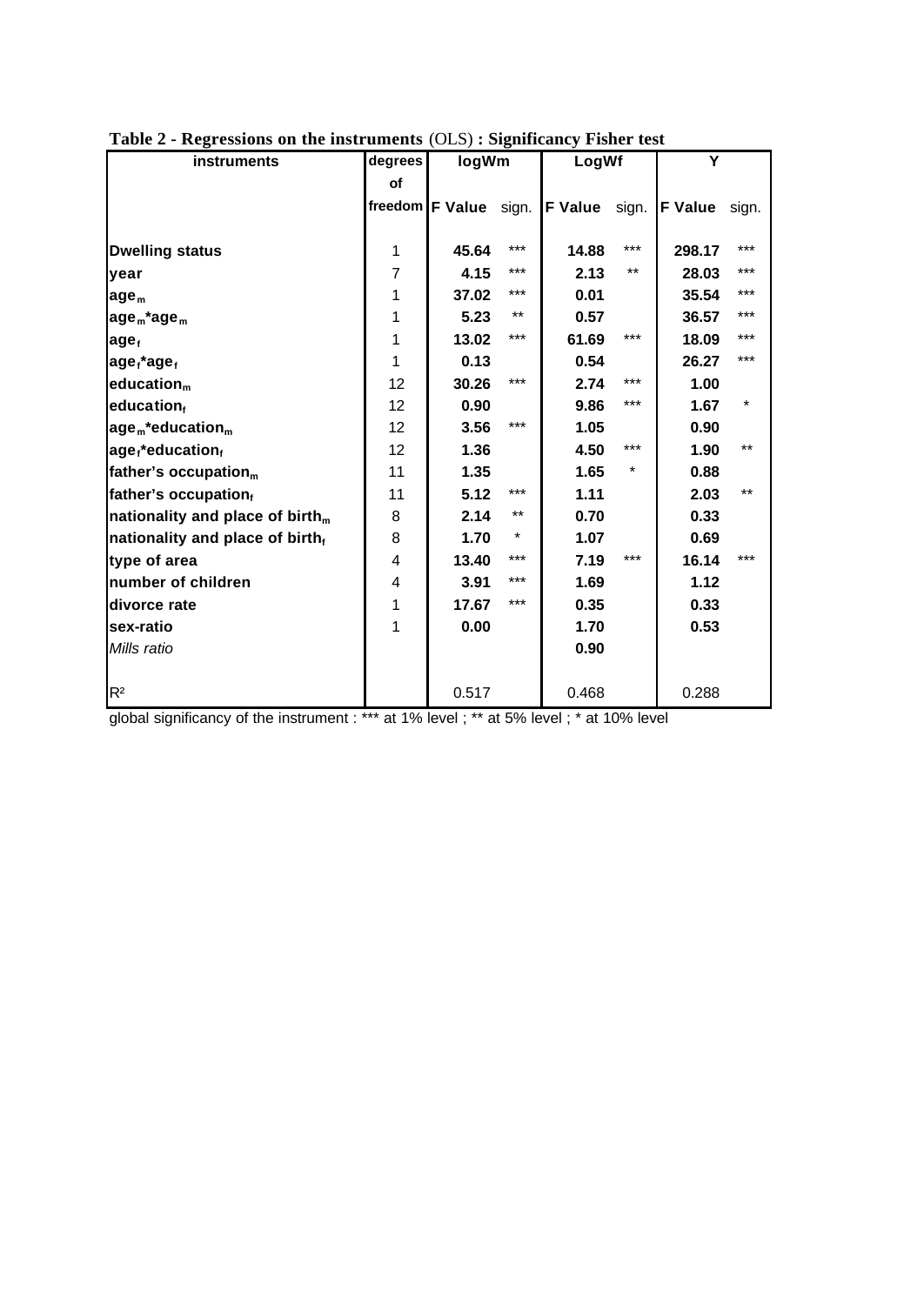### **4. Empirical results**

l

#### **4.1 Model without distribution factors**

First we estimate the model without distribution factors. As we noticed before, distribution factors are not necessary to identify the structural model: the interacted term in  $log(w_f)log(w_m)$  is sufficient for identification<sup>27</sup>. But then restriction (7) vanishes so that we can not test the collective model.

The observable model has been estimated without imposing restriction (12) on parameter β. The estimated  $\beta$ =0.192 is smaller that m<sub>3</sub>/f<sub>3</sub>=136/504=0.270, so that (12) is satisfied. Results are presented in table 3. The wife's parameters are all very significant. Taking into account the woman'decision to participate or not helps us to obtain a precise estimation. On the contrary, most husband's parameters are not significant : male labor supply depends significantly on  $w_f$ ,  $w_m$ , and Y; but the interacted term  $log(w_f)$ .log( $w_m$ ) is too demanding and makes parameters in  $w_f$  not very significant. The male parameter in Y is unexpectedly positive : leisure appears to be an inferior good to men. This feature of French data has already be noticed on participating couples by Moreau (2000). Residuals of the two labor supplies equations are positively correlated : men who works much live generally with women working much. This feature was already noticed on French participating couples by Fermanian and Lagarde (1998).

Structural parameters are then recovered, using Delta method in order to compute standard deviations (table 4). Estimates of the Marshallian labor supply confirm that leisure is an inferior good to men (b<sub>2</sub>>0), whereas it is a normal good to women (a<sub>2</sub><0). Because a<sub>1</sub>>0 and a<sub>2</sub><0, Slutsky's restrictions (see §2.3) are globally satisfied for women. For men they are only locally satisfied :  $b_1>0$  but  $b_2>0$ . The male Slutsky'condition can be rewritten  $L_m w_m \le b_1/b_2$ , so it is satisfied for all men whose annual salary is lower than a certain amount (here 192.000 F). In our sample 85% of men are under this threshold<sup>28</sup>.

The parameters of the sharing rule are significantly different from zero. In the participation set, we obtain a quasi-symmetric sharing rule, with  $K_4 \approx 0.5$ . An increase in nonlabor income is equitably shared between working spouses. The effects of  $w_f$  and  $w_m$  for common values of wages are shown in graph 3. An increase in male earnings lead to a better wife's allocation, whereas an increase in female earnings can lead either to a better husband's allocation (case of low male wage) or to the contrary (case of high male wage). When spouses are altruistic (caring) to each other, they tend to share their ressources : an increase in one's wage lead to an increase in the other's allocation. But when bargaining is prevailing over altruism, an increase in her wage gives her a better bargaining position and allows her to obtain more nonlabor income from her husband (in addition to her growing salary).

Such effects had already appeared in previous work on participating couples. What is new here is the clear switch of regime when the wife stops to work. In the nonparticipation set, the sharing rule is dissymetric : an increase in nonlabor household income is now mainly attributed to the husband  $(k_4=0.14)$ . An increase in his wage is almost entirely kept by the husband, while the wife's allocation increases only slightly (graph 3). Once the wife stops to work, it becomes more difficult for her to obtain a higher personal income when household resources (Y or  $w_m$ ) grow. Hence the direction of the change of gradient is consistent with our theoretical discussion (section 1.2). The direction is also the same as in Bloemen's (2004) empirical work on Dutch couples.

<sup>&</sup>lt;sup>27</sup> In fact, identification is based on the second derivatives  $\partial^2 L_i / \partial w_i \partial w_m$  of labor supply functions.

<sup>&</sup>lt;sup>28</sup> The threshold is a little higher in the model with distribution factors presented in §4.2 (231000 F); Slutsky's conditions are then satisfied for 90% of men.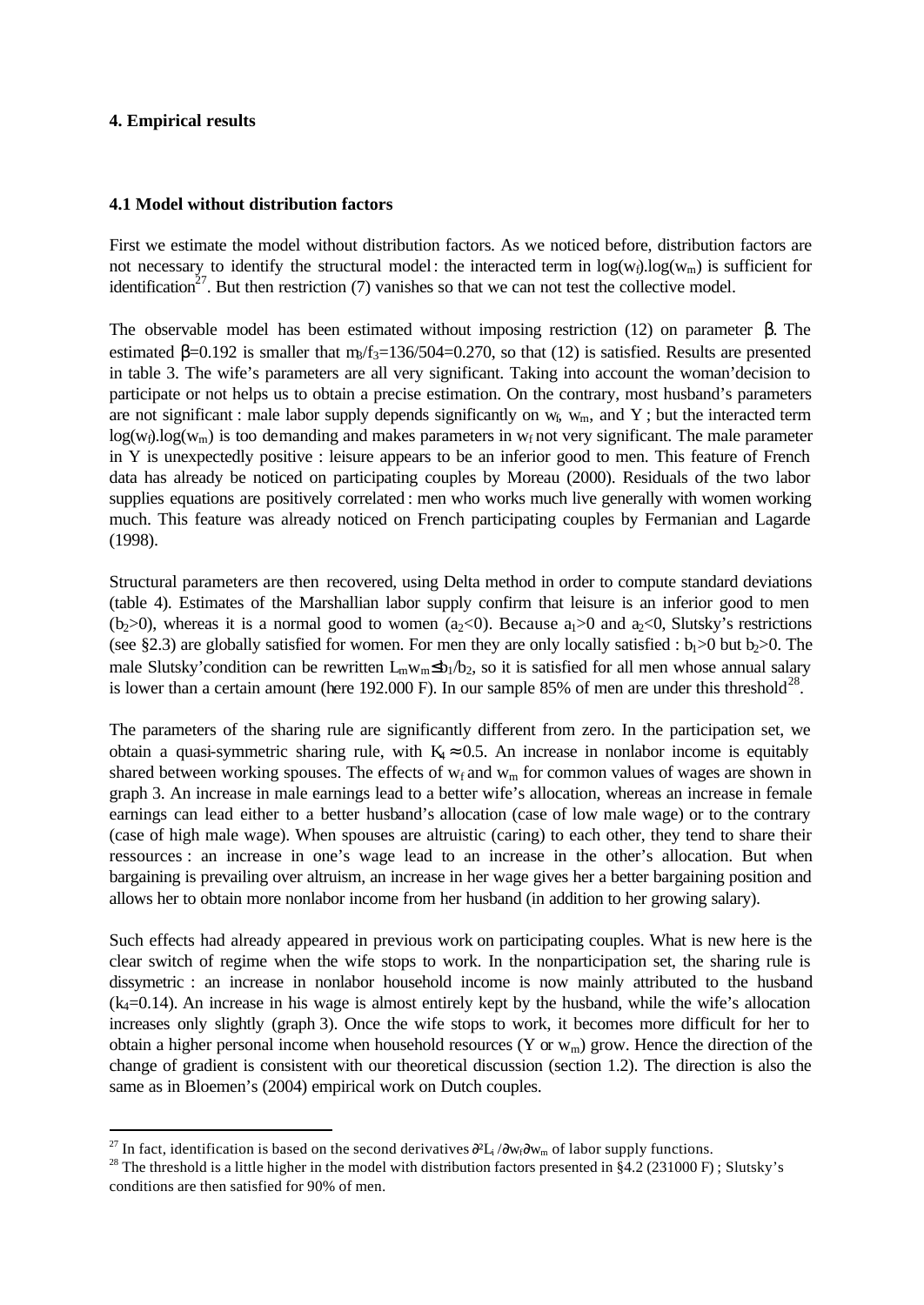Parameter  $\beta$  summarizes the change of gradient.  $\beta$  is positive, which corresponds to the direction of change described above. We find  $\beta$ =0.192. This value is significantly different from zero (case where there would be no change of gradient), which confirms the importance of the change. But β is not significantly different from the maximum authorized value  $m/f_3=0.270$  (limiting case described in section 1.3, where φ would remain at the reservation sharing rule of the wife). When she does not work, the wife receives more than her reservation sharing rule, but not much more. Because her reservation sharing rule is an increasing function of her potential wage  $(a_1/a_2<0)$ , the wife's allocation is increasing with her wage. This seems logical: when she does not work, she does not contribute to the household income, so that the female potential wage has a pure bargaining effect. We notice on graph 3 that the slope  $\partial \phi / \partial w_f$  is always higher in the nonparticipation set (pure bargaining effect) than in the participation set (altruism and bargaining mixed).

### **4.2 Model with distribution factors**

When distribution factors are used, we have the choice to estimate the reduced model with or without imposing restrictions (7), so that we can test the restrictions imposed by the collective model with separable utilities.

In the unrestricted model (table 5), we find that the divorce rate and the sex-ratio have significant effect on female labor supply, but they have no effect on male labor supply. Thus, although ratios *m3/f<sup>3</sup>* (cross-wages parameters),  $m_5$ ,  $\frac{1}{5}$ , 1 (divorce rate parameters), and  $m_5$ ,  $\frac{1}{5}$ , 2 (sex-ratio parameters) are not of the same sign, restriction (7) is accepted because those ratios are not significantly different from zero. Note that the effect of the divorce rate is not very significant even for women, so that this distribution factor seems not very conclusive.

When we impose (7) by leaving parameter  $\beta$  free, we find  $\beta \approx 0.2$  (like in the model without distribution factors), but the common ratio  $m_3$ /*f*<sub>3</sub>*=m*<sub>5.1</sub>/*f*<sub>5.1</sub>*=m*<sub>5.2</sub>/*f*<sub>5.2</sub> is now estimated at round 0.05. Then restriction (12) is not satisfied anymore. We must then impose it. Results of the restricted model are presented in table 6. The parameter values that maximize the likelihood function subject to restrictions (7) and (12) verify then *1-*  $(f_3/m_3)$ *b* = 0 : we are in the limiting case where the sharing rule in NP is set on the wife's reservation sharing rule. The consequences appear clearly on table 7 and graph 3 : when the wife is not working, her allocation depends only on her potential wage.

Being in the limiting case  $\beta = m\sqrt{f}$  question the relevance of the collective model with separable utilities. The restrictions implied by this model are not formally rejected. If we test the restricted model against the unrestricted model by the likelihood ratio test, restrictions (7) and (12) are accepted at usual thresholds<sup>29</sup>. Moreover, the limiting case is not totally incompatible with our theoretical model: if the female preferences are such that her marginal utility of consumption tends to zero in the nonparticipation set, it is inefficient to increase the wife's allocation when she is not working.

Yet the limiting case suggests another intrahousehold process, where individual utilities are not separable anymore. Assume the husband's utility increases with female nonlabor time (probably because wives make a lot of domestic production during her nonlabor time). While the wife is working, the husband's interest is rather to reduce female labor supply by increasing her allocation  $\phi$  (up to a certain point : an increase in φ reduces his personal consumption too). Once the wife stops to work, it

<sup>&</sup>lt;sup>29</sup> Restrictions (7) and (12) are accepted up to the threshold  $36\%$ .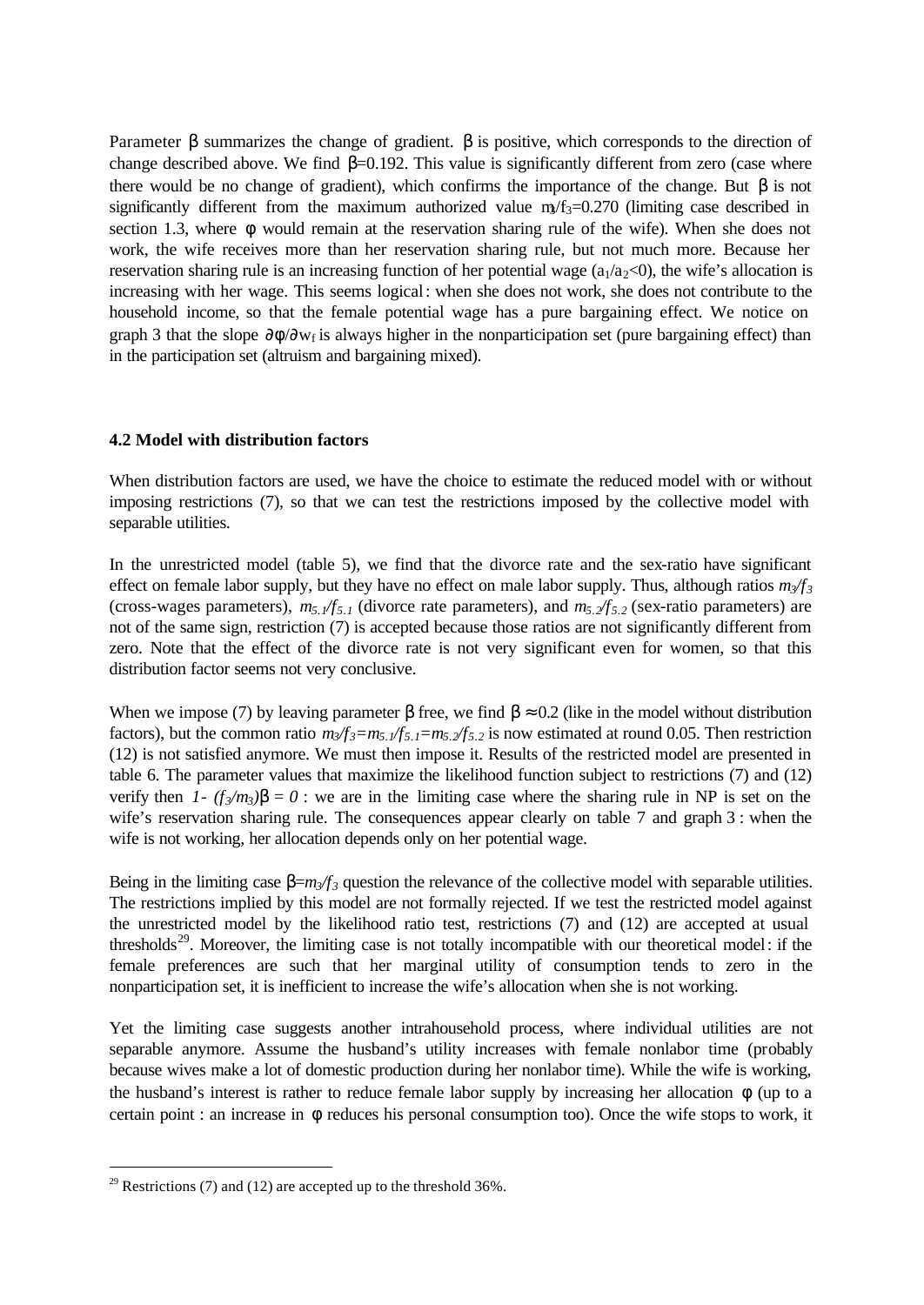is not anymore in the husband's interest to increase her allocation : his interest is clearly to negotiate a low φ in order to maximize his consumption. This may explain the radical change of regime.

Hence two alternative explanations of the limiting case can be proposed. The first is our collective model (described in section 1), with a female marginal utility of consumption tending to zero if she does not work. In this model the sharing rule is determined independently of domestic work (assumption A3). The second would be an alternative model where both spouses bargain simultaneously the sharing rule φ and the quantity of housework made by the wife (measured by the time she spends, denoted  $D$ <sup>30</sup>. The husband's utility is increasing in D, whereas the wife's utility is decreasing in D, depending on her pure leisure time T-L<sub>f</sub>-D. There is always a two-step process : (1) both spouses negotiate  $\phi$  and D (2) they choose their labor supply independently subject to their personal time and budget constraint. While the wife is working, the husband negotiate easily an higher φ against an higher D. But when she stops to work, D can not grow anymore<sup>31</sup>, and the husband becomes reluctant to give an higher  $\phi$ . If his bargaining position is very strong, the husband keeps φ at the reservation sharing rule : we are in the limiting case. Both explanations are compatible with the limiting case, we can not decide between them for the moment. Moreover they are not exclusive : we may have a low female marginal utility of consumption and a powerful husband reluctant to increase φ.

Now another striking result is the positive direction of the sex-ratio effect on female labor supply. According to our estimations, a high sex-ratio - that is a relative scarcity of women, which is deemed to be favourable to women - increases significantly female labor supply. In our theoric framework, this means that the wife's allocation decreases with the sex-ratio, which is paradoxical. This result is unexpected because previous work did not find a positive correlation between sex-ratio and female labor supply : on American data the correlation is negative (Chiappori et alii, 2002) ; on British data it is not significant (Clark, Couprie and Sofer, 2004) ; and on French data (issued from the same source) the effect is either negative or nonsignificant (Moreau, 2000 and  $2002$ )<sup>32</sup>. The difference with our findings has two explanations. First, the definition of the sex-ratio influences the results : previous work had used formula  $SR_1$ , whereas we have used formula  $SR_c$  (cf. §3.2). As we saw before, formula  $SR_1$ mixes the pure effect of the sex-ratio and an effect of relative ages of the spouses. Had we used formula SR1, the sex-ratio effect had be lower in absolute value (table 8). But anyway it had always be positive and very significant. The main explanation is the extension of the sample to nonparticipating wives. If we restrict our sample to participating wives, the sex-ratio effect is nonsignificant (table 8). Hence the paradoxical effect of the sex-ratio comes from introduction of female nonparticipation<sup>33</sup>.

The paradoxical effect of the sex-ratio may be another consequence of domestic production. Consider the alternative model described above, where spouses bargain simultaneously D and φ. Nonparticipation corresponds to a high D negotiated against a high φ, and participation corresponds to

 $30$  For the sake of simplicity, we ignore here the housework made by the husband.

<sup>&</sup>lt;sup>31</sup> One can consider that a non working wife makes the maximum amount of domestic work possible (the needs of the household are saturated). Another idea is that the marginal utility of her pure leisure becomes higher than her wage when she stops to work : while she works, she accepts to make one more hour of housework if he accepts to increase  $\phi$  to  $\phi$ + w<sub>f</sub>; once she stops to work, she refuses to make one more hour against an increase in  $\phi$  of w<sub>f</sub>. It is the less interesting for th husband to increase φ.

 $32$  It depends on the instruments. Moreau obtains a nonsignificant effect when the number of children is exogeneous (as we do here). But when the number of children is considered as endogeneous, the sex-ratio effect has a significant negative effect on female labor supply.

<sup>&</sup>lt;sup>33</sup> More computations have to be done to confirm this result. Another interesting finding is that the sex-ratio effect is positive for low educated women (who participate less) whereas it tends to be negative for hign educated women (who almost always participate).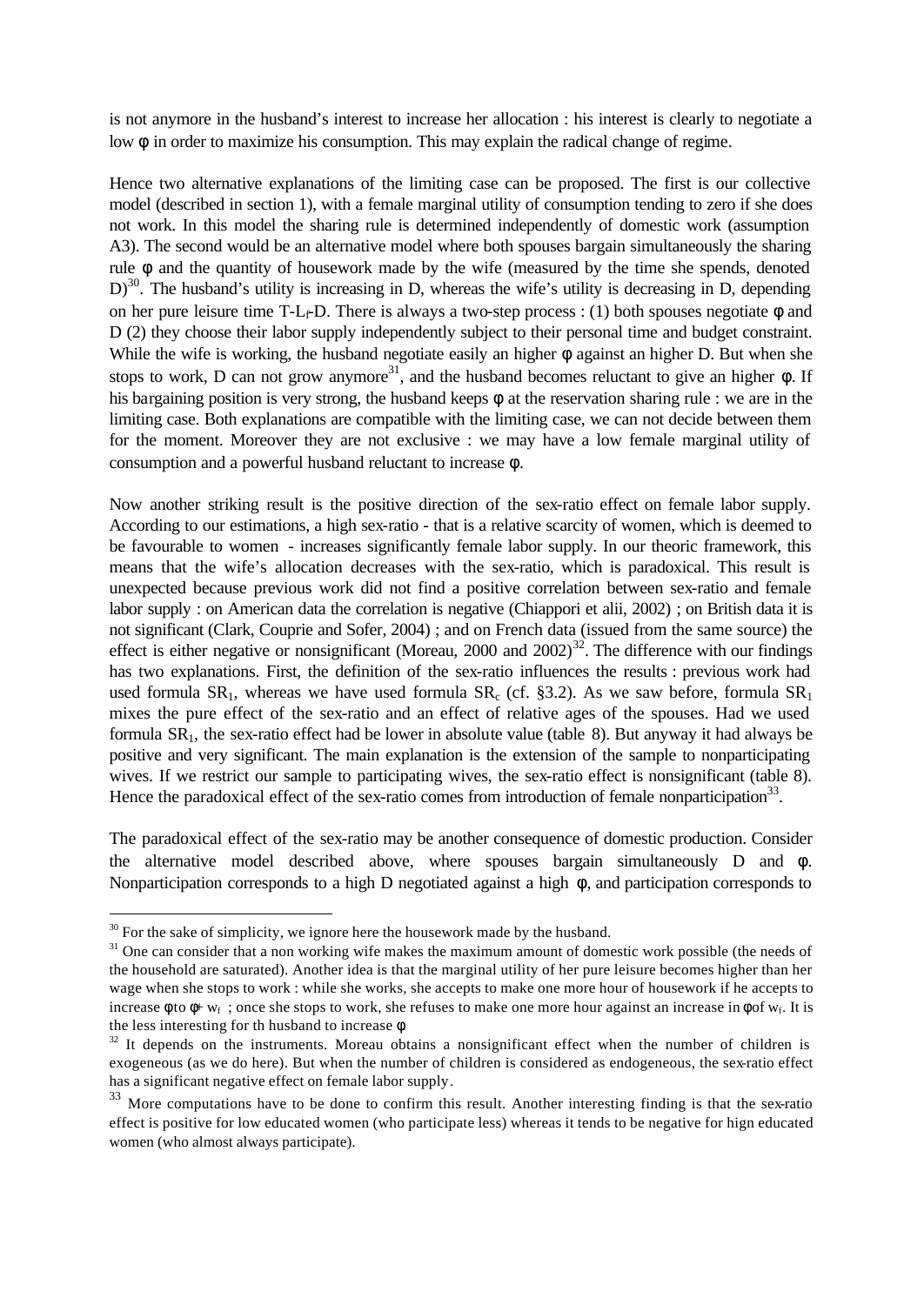low D and a low φ. When her bargaining power gets better (increase in the sex-ratio), a nonparticipating wife wants to negotiate a reduction in her housework D (she does not claim a higher φ because φ is already high). Once she has obtained this reduction, she has more available time, so that the probability to participate in the labor market increases. Now consider a participating wife. Because D is already low, she does not want to reduce D, but she claims and obtains an higher φ when her bargaining position gets better. In this case, D is almost constant, so that assumption A3 holds : the collective model with separable utilities is accepted. Hence the positive direction of the sex-ratio effect is unexplained by the collective model with separable utilities, whereas an alternative model taking into account domestic work is able to explain it.

|                                     | <b>Wives</b> |                          |       |          | <b>Husbands</b> |       |
|-------------------------------------|--------------|--------------------------|-------|----------|-----------------|-------|
|                                     | Est.         | std.                     | Sign. | Est.     | std.            | sign. |
|                                     |              |                          |       |          |                 |       |
| $log(w_i)$                          | 3 1 7 5      | 802                      | ***   | 588      | 372             |       |
| $log(w_m)$                          | 1885         | 750                      | $***$ | 812      | 353             | $***$ |
| $log(w_i)$ .log(w <sub>m</sub> )    | $-504$       | 179                      | ***   | $-136$   | 84              |       |
| (thousands of french Francs)<br>Y   | $-2.855$     | 0.822                    | ***   | 0.809    | 0.400           | $***$ |
| Type of area : $0 -$ country        | $-259$       | 65                       | ***   | -32      | 32              |       |
| $1 -$ town under 10 000 inh.        | $-168$       | 63                       | ***   | $-27$    | 33              |       |
| 2 - town 10000 to 100 000           | $-287$       | 66                       | ***   | -64      | 34              | *     |
| 3 - town over 100 000 inh.          | $-205$       | 59                       | ***   | -50      | 30              | *     |
| 4 - Paris and suburb                | $\bf{0}$     | ref.                     |       | $\bf{0}$ | ref.            |       |
| Number of children                  | $-214$       | 17                       | ***   | -8       | 9               |       |
| Age of the individual               | 115          | 18                       | ***   | 7        | 8               |       |
| Age <sup>2</sup>                    | $-1.769$     | 0.216                    | ***   | $-0.132$ | 0.098           |       |
|                                     |              |                          |       |          |                 |       |
| $s_i$ (residual standard deviation) | 872          | 17                       | ***   | 448      | 4               | ***   |
|                                     |              |                          |       |          |                 |       |
|                                     |              | <b>Global parameters</b> |       |          |                 |       |
| r (correlation between residuals)   | 0.133        | 0.030                    | ***   |          |                 |       |
| <b>b</b> (change of gradient)       | 0.192        | 0.067                    | ***   |          |                 |       |

### **Table 3 – Model without distribution factors : Maximum Likelihood estimation**

significancy of the parameters: \*\*\* at 1% level ; \*\* at 5% level ; \* at 10% level

|  |  |  | Table 4 – Model without distribution factors : structural parameters |  |  |  |
|--|--|--|----------------------------------------------------------------------|--|--|--|
|--|--|--|----------------------------------------------------------------------|--|--|--|

| <b>Sharing rule</b> (thousands french francs):      |                |                      |       |       |                |                 |                  |       |
|-----------------------------------------------------|----------------|----------------------|-------|-------|----------------|-----------------|------------------|-------|
|                                                     |                | <b>Participation</b> |       |       |                |                 | Nonparticipation |       |
| $log(w_i)$                                          | K1             | $-372$               | 164   | $***$ | k1             | 13              | 257              |       |
| $log(w_m)$                                          | K <sub>2</sub> | $-322$               | 146   | $***$ | k <sub>2</sub> | -93             | 168              |       |
| $log(w_i)$ .log(w <sub>m</sub> )                    | K <sub>3</sub> | 86                   | 37    | **    | k3             | 25              | 45               |       |
| Y (thousands francs)                                | K4             | 0.488                | 0.197 | $***$ | k4             | 0.142           | 0.271            |       |
| Marshallian individual labor supplies :             |                |                      |       |       |                |                 |                  |       |
|                                                     |                | <b>Wives</b>         |       |       |                | <b>Husbands</b> |                  |       |
| $Log(w_i)$                                          | a1             | 998                  | 203   | ***   | b1             | 303             | 58               | $***$ |
| $\mathbf{f}_i$ (nonlabor allocation in thousands F) | a2             | $-5.848$             | 1.938 | $***$ | b2             | 1.580           | 0.745            | $***$ |
|                                                     |                |                      |       |       |                |                 |                  |       |

significancy of the parameters: \*\*\* at 1% level ; \*\* at 5% level ; \* at 10% level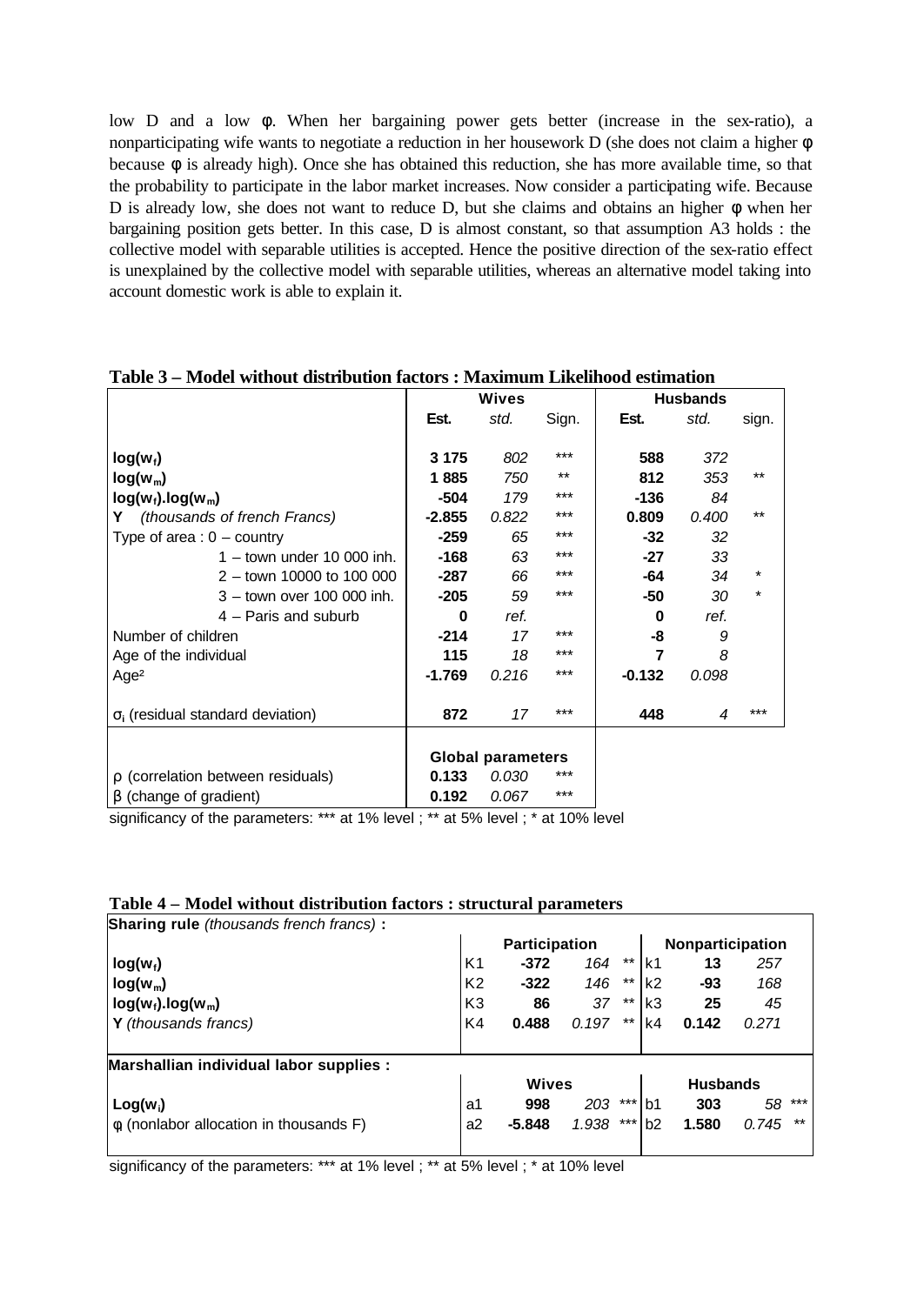|                                     | <b>Wives</b> |                   |       | <b>Husbands</b> |       |          |
|-------------------------------------|--------------|-------------------|-------|-----------------|-------|----------|
|                                     | Est.         | std.              | sign. | Est.            | std.  | sign.    |
|                                     |              |                   | ***   |                 |       |          |
| $log(w_i)$                          | 3182         | 800               | $***$ | 586             | 373   |          |
| $log(w_m)$                          | 1918         | 749               |       | 812             | 354   | $***$    |
| $log(w_i)$ .log(w <sub>m</sub> )    | $-505$       | 179               | $***$ | $-136$          | 84    | *        |
| (thousands of french Francs)<br>Y   | $-2.901$     | 0.822             | $***$ | 0.801           | 0.401 | $***$    |
| Divorce rate                        | $-1007$      | 614               | *     | -54             | 324   |          |
| Sex-ratio                           | 1391         | 387               | $***$ | 20              | 202   |          |
| Type of area : $0 -$ country        | $-335$       | 68                | ***   | -34             | 33    |          |
| $1 -$ town under 10 000 inh.        | $-229$       | 64                | $***$ | -29             | 34    |          |
| 2 - town 10000 to 100 000           | $-362$       | 68                | ***   | -66             | 36    | *        |
| 3 - town over 100 000 inh.          | $-225$       | 60                | ***   | -51             | 30    | $^\star$ |
| 4 - Paris and suburb                | $\Omega$     | ref.              |       | 0               | ref.  |          |
| Number of children                  | $-219$       | 17                | ***   | -8              | 9     |          |
| Age of the individual               | 120          | 18                | $***$ | 8               | 9     |          |
| Age <sup>2</sup>                    | $-1.779$     | 0.215             | ***   | $-0.135$        | 0.099 |          |
|                                     |              |                   |       |                 |       |          |
| $s_i$ (residual standard deviation) | 869          | 17                | ***   | 448             | 4     | ***      |
|                                     |              |                   |       |                 |       |          |
|                                     |              | Global parameters |       |                 |       |          |
| r (correlation between residuals)   | 0.136        | 0.030             | ***   |                 |       |          |
| <b>b</b> (change of gradient)       | 0.197        | 0.068             | $***$ |                 |       |          |

| Table 5 – Unrestricted model with distribution factors : Maximum Likelihood estimation |  |  |  |
|----------------------------------------------------------------------------------------|--|--|--|
|----------------------------------------------------------------------------------------|--|--|--|

significancy of the parameters: \*\*\* at 1% level ; \*\* at 5% level ; \* at 10% level

|                                     |          | <b>Wives</b>      |       |          | <b>Husbands</b> |          |
|-------------------------------------|----------|-------------------|-------|----------|-----------------|----------|
|                                     | Est.     | std.              | sign. | Est.     | std.            | sign.    |
|                                     |          |                   |       |          |                 |          |
| $log(w_i)$                          | 3251     | 796               | $***$ | 345      | 199             | $^\star$ |
| $log(w_m)$                          | 1985     | 746               | ***   | 589      | 181             | ***      |
| $log(w_i)$ .log(w <sub>m</sub> )    | $-520$   | 178               | ***   | -81      | 42              | *        |
| (thousands of french Francs)<br>Y.  | $-2.884$ | 0.820             | ***   | 0.756    | 0.363           | $***$    |
| Divorce rate                        | $-1001$  | 607               | *     | $-157$   | 114             |          |
| Sex-ratio                           | 1327     | 378               | ***   | 208      | 99              | $***$    |
| Type of area : $0 -$ country        | $-331$   | 68                | ***   | $-44$    | 32              |          |
| $1 -$ town under 10 000 inh.        | $-227$   | 64                | ***   | $-36$    | 34              |          |
| 2 - town 10000 to 100 000           | $-359$   | 68                | ***   | $-74$    | 34              | **       |
| 3 - town over 100 000 inh.          | $-225$   | 60                | $***$ | $-52$    | 30              | *        |
| 4 - Paris and suburb                | $\bf{0}$ | ref.              |       | $\bf{0}$ | ref.            |          |
| Number of children                  | $-219$   | 17                | ***   | -8       | 9               |          |
| Age of the individual               | 120      | 18                | ***   | 9        | 8               |          |
| Age <sup>2</sup>                    | $-1.782$ | 0.216             | ***   | $-0.140$ | 0.091           |          |
|                                     |          |                   |       |          |                 |          |
| $s_i$ (residual standard deviation) | 869      | 17                | ***   | 448      | 4               | ***      |
|                                     |          |                   |       |          |                 |          |
|                                     |          | Global parameters |       |          |                 |          |
| r (correlation between residuals)   | 0.122    | 0.028             | ***   |          |                 |          |
| <b>b</b> (change of gradient)       | 0.156    | 0.062             | $***$ |          |                 |          |

#### **Table 6 – Restricted model with distribution factors : Maximum Likelihood estimation**

significancy of the parameters: \*\*\* at 1% level ; \*\* at 5% level ; \* at 10% level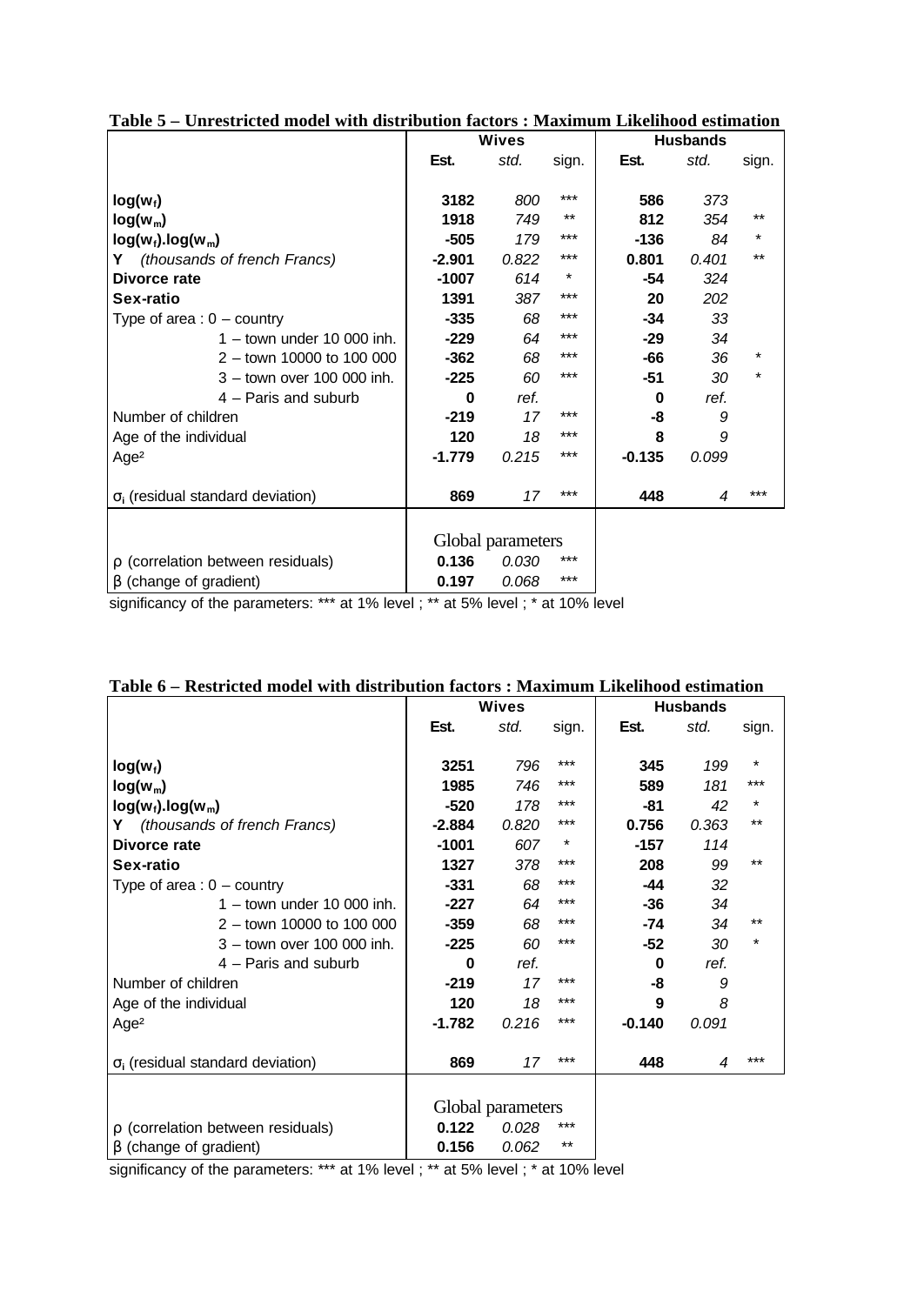| <b>Sharing rule</b> (thousands french francs):      |                      |          |       |          |                  |                 |              |
|-----------------------------------------------------|----------------------|----------|-------|----------|------------------|-----------------|--------------|
|                                                     | <b>Participation</b> |          |       |          | Nonparticipation |                 |              |
| $log(w_i)$                                          | K1                   | $-286$   | 163   | $^\ast$  | k1               | 135             | $***$<br>60  |
| $log(w_m)$                                          | K <sub>2</sub>       | $-257$   | 140   | $^\star$ | k <sub>2</sub>   | 0               |              |
| $log(w_i)$ .log(w <sub>m</sub> )                    | K <sub>3</sub>       | 67       | 25    | $***$    | k3               | 0               |              |
| <b>Y</b> (thousands francs)                         | K4                   | 0.374    | 0.176 | $***$    | k4               | 0               |              |
| Divorce rate                                        | K <sub>5</sub>       | 130      | 94    |          | k5               | 0               |              |
| sex-ratio                                           | K <sub>6</sub>       | $-172$   | 82    | $***$    | k6               | 0               |              |
| Marshallian individual labor supplies :             |                      |          |       |          |                  |                 |              |
|                                                     | <b>Wives</b>         |          |       |          |                  | <b>Husbands</b> |              |
| $log(w_i)$                                          | a1                   | 1045     | 335   | $***$    | b1               | 279             | ***<br>43    |
| $\mathbf{f}_i$ (nonlabor allocation in thousands F) | a2                   | $-7.716$ | 3.117 | $***$    | b2               | 1.208           | ***<br>0.383 |

# **Table 7 – Restricted model with distribution factors : structural parameters**

significancy of the parameters: \*\*\* at 1% level ; \*\* at 5% level ; \* at 10% level

# **Table 8 - Effect of the sex-ratio on female labor supply : variants<sup>34</sup>**

| TANIC A<br>- Little of the sex ratio on remarc labor suppry , variance |                                |      |       |                 |      |       |  |  |  |  |
|------------------------------------------------------------------------|--------------------------------|------|-------|-----------------|------|-------|--|--|--|--|
| sample used for estimation                                             | formula used for the sex ratio |      |       |                 |      |       |  |  |  |  |
|                                                                        |                                | SR.  |       | SR <sub>1</sub> |      |       |  |  |  |  |
|                                                                        | Est.                           | std. | sign. | Est.            | std. | Sign. |  |  |  |  |
| all couples                                                            | 1391                           | 387  | $***$ | 217             | 81   | $***$ |  |  |  |  |
| participating wives only                                               | 391                            | 334  |       | 37              | 33   |       |  |  |  |  |

significancy of the parameters: \*\*\* at 1% level ; \*\* at 5% level ; \* at 10% level

Note : the standard deviation of variable  $SR<sub>1</sub>$  is four times higher than  $SR<sub>c</sub>$ . This explains partly the lower estimate with  $SR_1$ . However the standardized estimate stay lower with formula  $SR_1$ .

<sup>&</sup>lt;sup>34</sup> Estimates of the unrestricted model. Due to lack of time, we have not yet computed the restricted model and the sharing rule.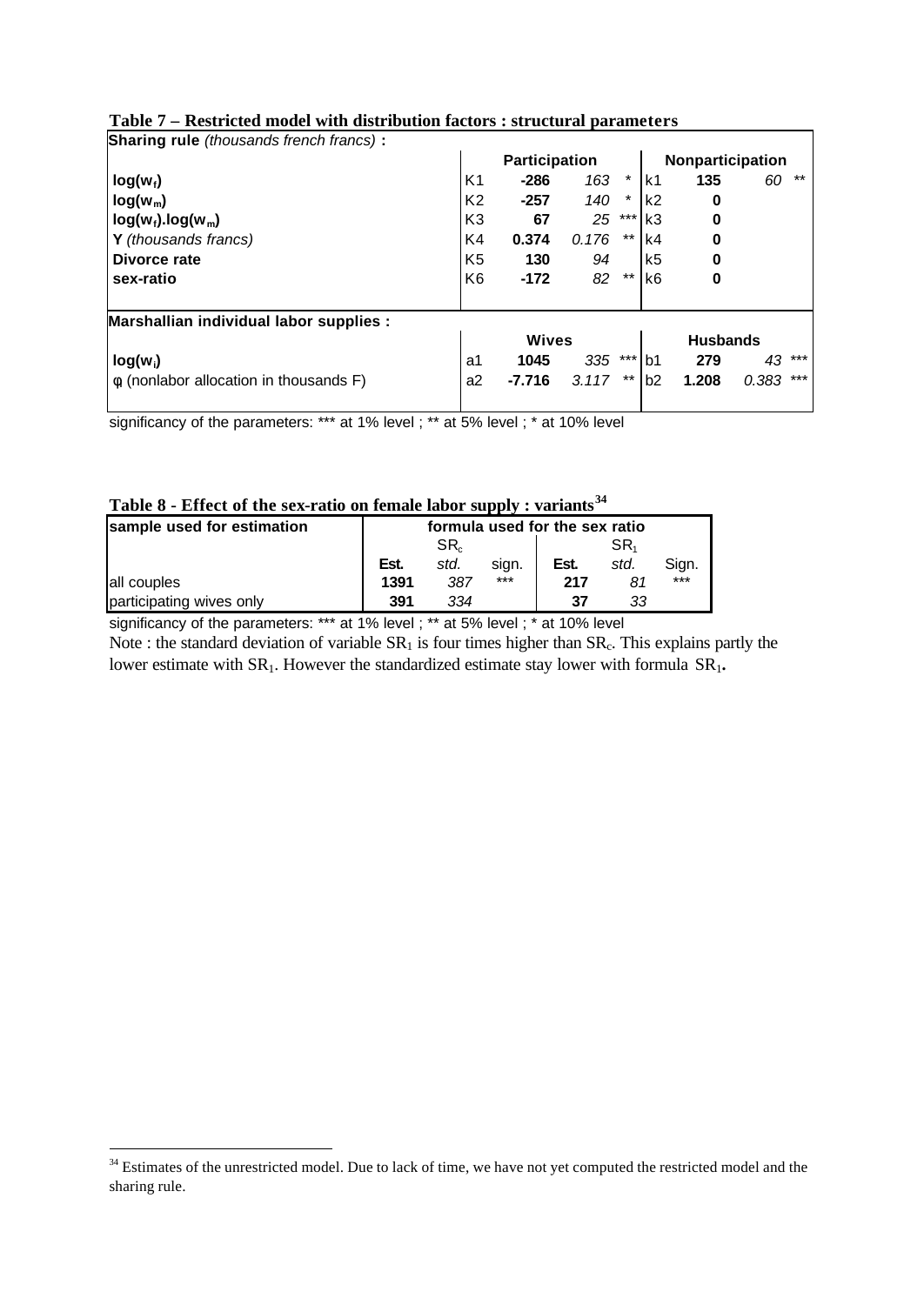**Graph 3 – Sharing rule (female allocation), function of female and male wages**



Model without distribution factors

Note : Values of  $w_f$  and  $w_m$  vary from the first to the last percentile of wages distribution. Inside the participation set (left side of the surface) and the nonparticipation set (right side), the form of the sharing rule would be the same for any value of nonlabor income Y and distribution factors s. But the position of the frontier depends on household characteristics (Y, s, and control variables  $Z_f$ ) : the frontier is here drawn for characteristics favourable to nonparticipation : the wife is 50 years old, with 3 children, living in a small town, with Y=0 ; the reservation wage (here around 55 F/hour, increasing in  $w_m$ ) is then higher than for an average couple.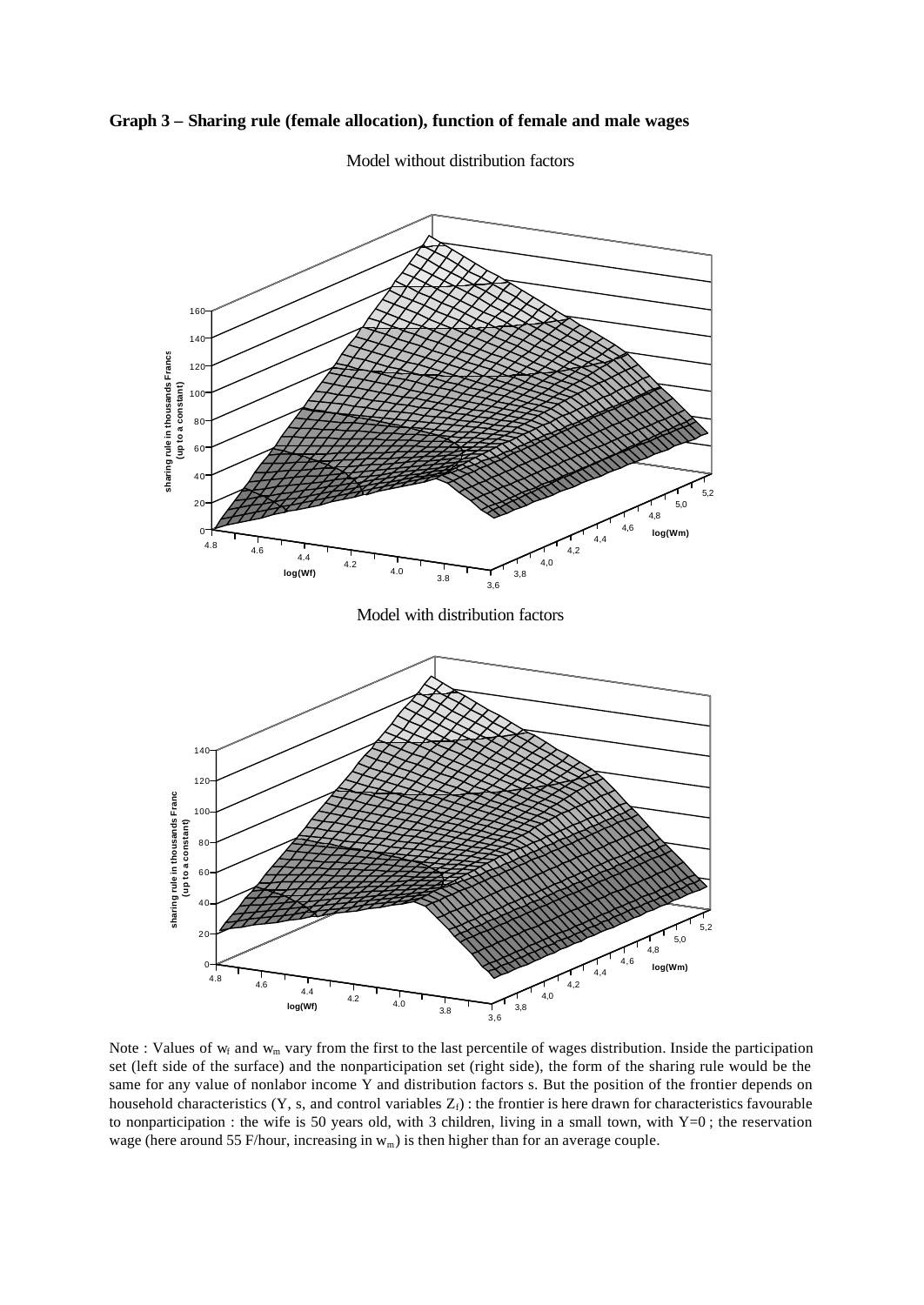# **5. Conclusion**

l

Using French data, we have extended the collective model of household labor supply (Chiappori, Fortin and Lacroix, 2002) to all couples, whether the wife participates or not in the labor market. Under a separability assumption of individual utilities, this model allows us to recover (up to a constant) a sharing rule function, which indicates how the couple's members share their resources given the intrahousehould balance of power. Following the theoretical work of Donni (2003), we show that the sharing rule is continous along the wife's participation frontier, but there is a possible change of gradient when the frontier is crossed : the parameters of the sharing rule function are different in the nonparticipation set and in the participation set, this difference being summarized by a unique parameter.

We show that this parameter can not exceed a certain bound. If we are on this bound (limiting case), the sharing rule is only depending on the wife's wage in the nonparticipation set. In couples where the wife does not work, all things happen then as if the husband gave his wife exactly what is needed to obtain her nonparticipation, but nothing more. If the male wage or the household nonlabor income grows, the husband takes all ; but if the female potential wage grows (and becomes higher than her reservation wage), the husband gives her more money, as if he wanted her to stay inactive.

According to our estimations, the change of gradient allowed in the sharing rule is very significant. A first striking result is that we are either near or in the limiting case. There is a radical switch of regime when the wife stops to work. When she participates, the wife's allocation grows with her husband's earnings and household nonlabor income is equitably shared. But when she is inactive, the wife's allocation stops to increase with the household income and tends to become insensitive to all factors except her potential wage. Although this does not lead to a rejection of the collective model with separable individual utilities, this result suggests that female nonparticipation may lead to positive externalities for the husband. We can then propose an alternative explanation, where utilities are not separable because of domestic work.

We have also introduced distribution factors like the sex-ratio, in order to test the collective model. Then we obtain a second striking result : the effect of the sex-ratio on women's participation is opposite to what expected. According to the collective model with separable utilities, an increase of the scarcity of women - which is deemed favorable to them - should increase the nonlabor allocation of the wife and then reduce her labor supply. On the contrary, according to our estimations, it increases female participation. Nonparticipation is then correlated with weak bargaining position<sup>35</sup>. This lead us to reject the collective model with separable utilities, whereas a model taking into account domestic work may explain the effect of the sex-ratio.

Had we restricted our sample to participating wives, the sex-ratio effect would have been insignificant, and the model would not have been rejected. While we consider only participating women, the collective model with separable utilities works, probably because housework is not very important. But when we consider nonparticipating women, the separability assumption does not hold anymore, probably because housewives make a lot of domestic production. So further research on collective labor supply models with nonparticipation should take into account housework.

 $35$  The form of the sharing rule in the nonparticipation set in another sign of this weakness.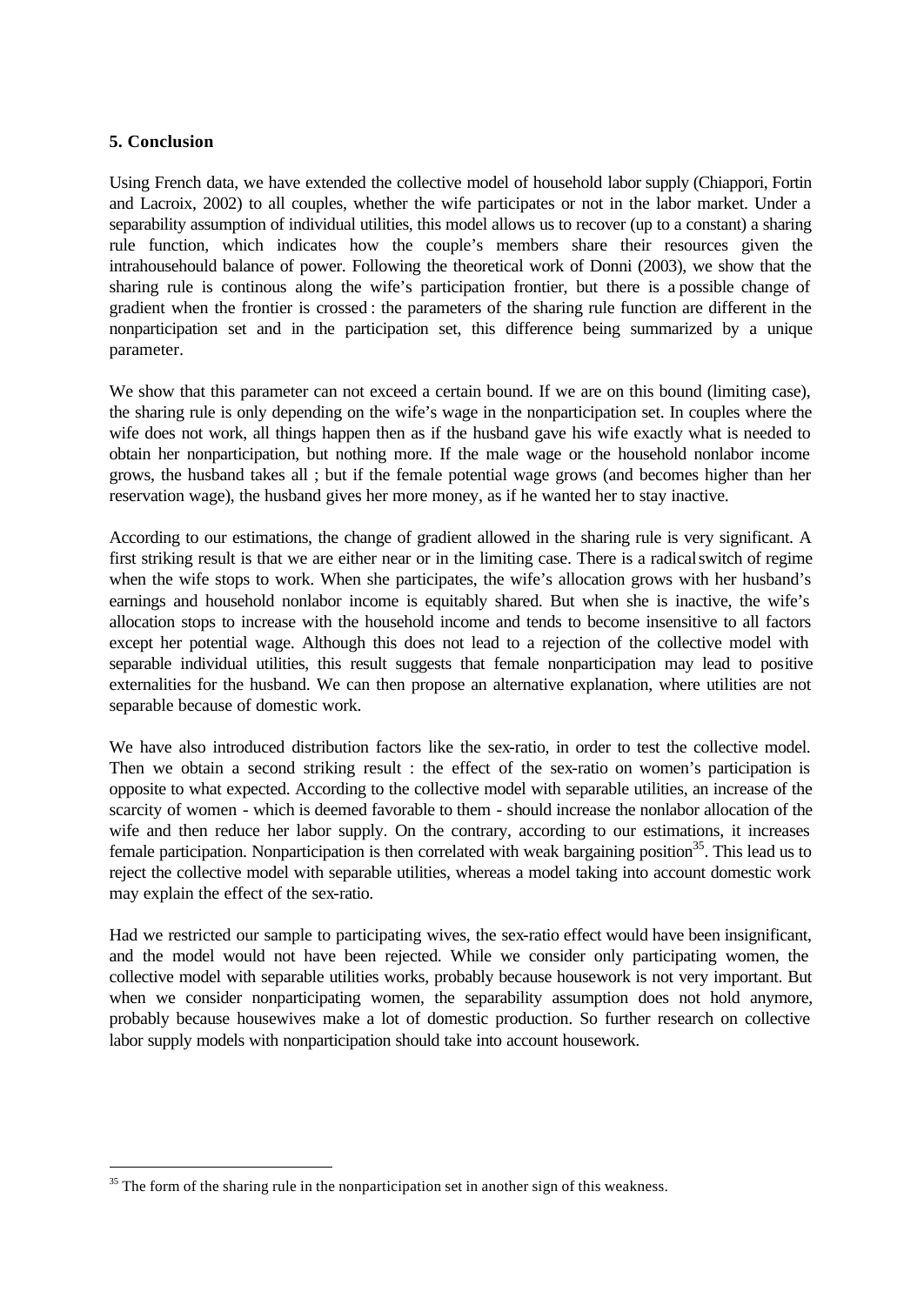#### **References :**

Baillon D., Costecalde N., Godin G., Munoz-Perez B. (1981), « Le Divorce en France », *Les collections de l'Insee,* série D, n°85-86.

Bloemen H. G. (2004), "An Empirical Model of Collective Household Labor Supply with Nonparticipation", *discussion paper,* TI 2004-010, Tinbergen Institute.

Blundell R., Chiappori P-A., Magnac T. et Meghir C. (2001), « Collective Labor Supply : Heterogeneity and Nonparticipation", *working paper*, n°01/19, Institute of Fiscal Studies.

Blundell R. and MaCurdy T., «Labor supply : a review of alternative approaches » in *Handbook of Econometrics*.

Bourguignon F., Browning M., Chiappori P.-A. "The Collective Approach to household behaviour", *working paper*, n°95-04, DELTA.

Chiappori P-A. (1988), « Rational Household Labor Supply », *Econometrica*, vol 56, n°1, pp. 63-90.

Chiappori P-A. (1992), «Collective Labor Supply and Welfare », *Journal of Political Economy,* vol 100, n°3, pp. 437-467.

Chiappori P-A., Fortin B. et Lacroix G. (2002), « Marriage Market, Divorce Legislation, and Household Labor Supply », *Journal of Political Economy,* vol 110, n°1, pp. 37-72.

Clark A., Couprie H. et Sofer C. (2004), « La modélisation collective de l'offre de travail : mise en perspective et application aux données britanniques », *Revue Economique,* vol 55, n° 4, pp. 767-789.

Donni O. (2000), « Collective Household Labor Supply : Theory », *working paper*, n°2000-08, DELTA.

Donni O. (2000), «Collective Household Labor Supply : Extensions », *working paper*, n°2000-08, DELTA.

Donni O. (2003), «Collective Household Labor Supply : Nonparticipation and Income Taxation », *Journal of PublicEconomics,* n°87, pp. 1179-1198.

Fermanian J.D. and Lagarde S. (1999), « Les horaires de travail des couples », *Economie et Statistique,* n°321-322.

Insee (1999), « Revenus et Patrimoine des Ménages », *collection Synthèses*, n°28, Insee.

Insee (2001), « Revenus et Patrimoine des Ménages », *collection Synthèses*, n°47, Insee.

Laroque G., Salanié B. (2000), « Une décomposition du non-emploi en France », *Economie et Statistique,* n°331.

Lundberg S. et Pollak R.A. (1996), « Bargaining and Distribution in Marriage », *Journal of Economic Perspectives*, n°10, pp. 139-158.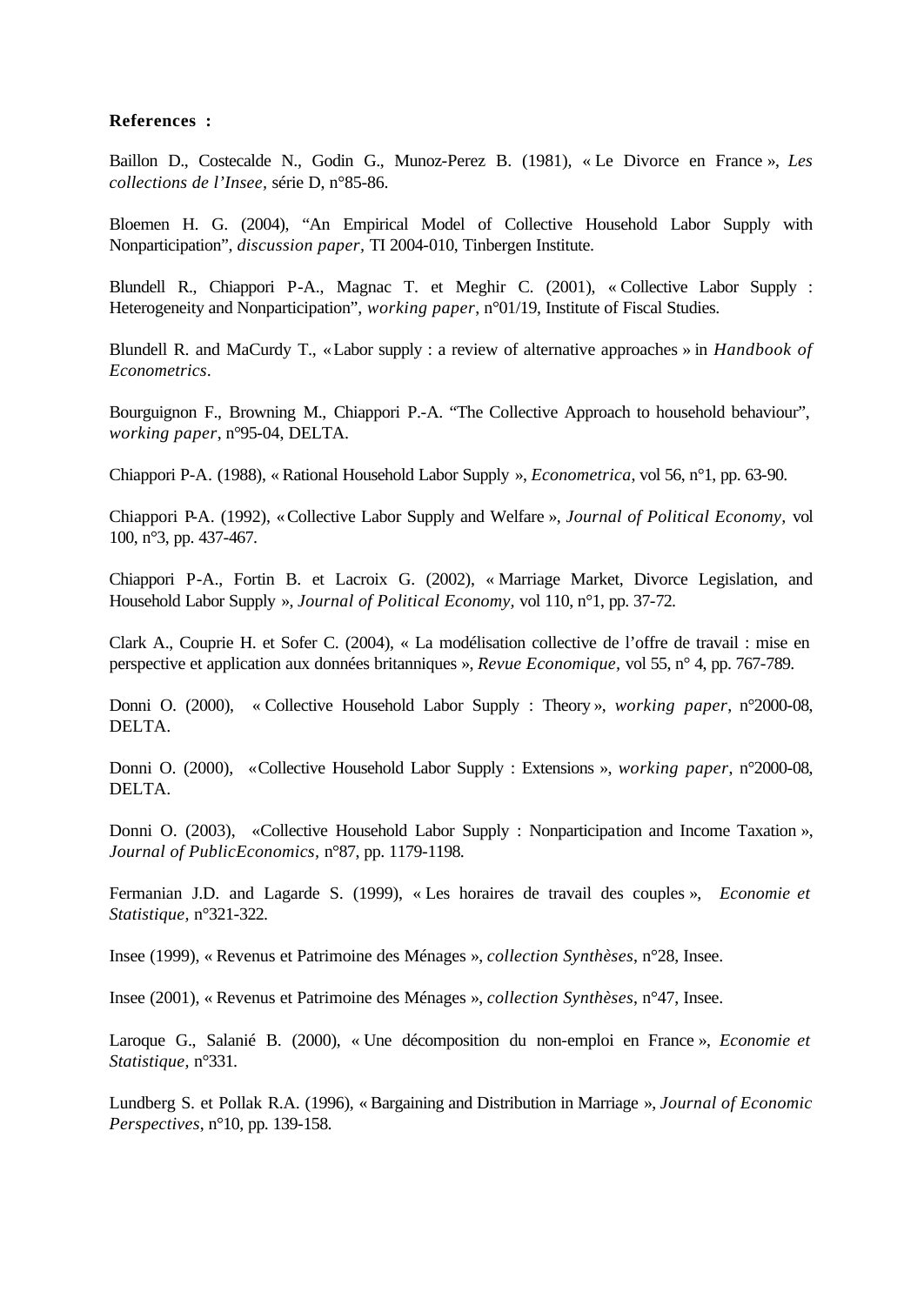McElroy M.B. and Horney M.J. (1981), «Nash-Bargained Household Decisions », *International economic Review*, vol 22, n°2, pp. 333-349.

Michaud P.-C. and Vermeulen F. (2004), "Labor supply of elderly couples : a collective approach", *working paper*, CentER, Tilburg University.

Moreau N. (2000), "Une application d'un modèle collectif d'offre de travail sur données françaises", *Economie et Prévision*, n°146, 2000/5.

Moreau N. (2002) «Modèles collectifs d'offre de travail : analyses et tests sur données françaises », thèse de doctorat, GREQAM, Université d'Aix-Marseille.

Moreau N., Donni O. (2002) «Estimation d'un modèle collectif d'offre de travail avec taxation », *Annales d'économie et de statistique*, n°65, janvier-mars, Insee.

Sofer C. et Sollogoub M. (1992), « Une confrontation de trois modèles de mariage à partir de l'analyse des transferts ordonnées lors du divorce », *Economie & Prévision* n°102-103, 1992.

Vermeulen F. (2004) « A collective model for female labour supply with nonparticipation and taxation », *working paper*, CentER, Tilburg University.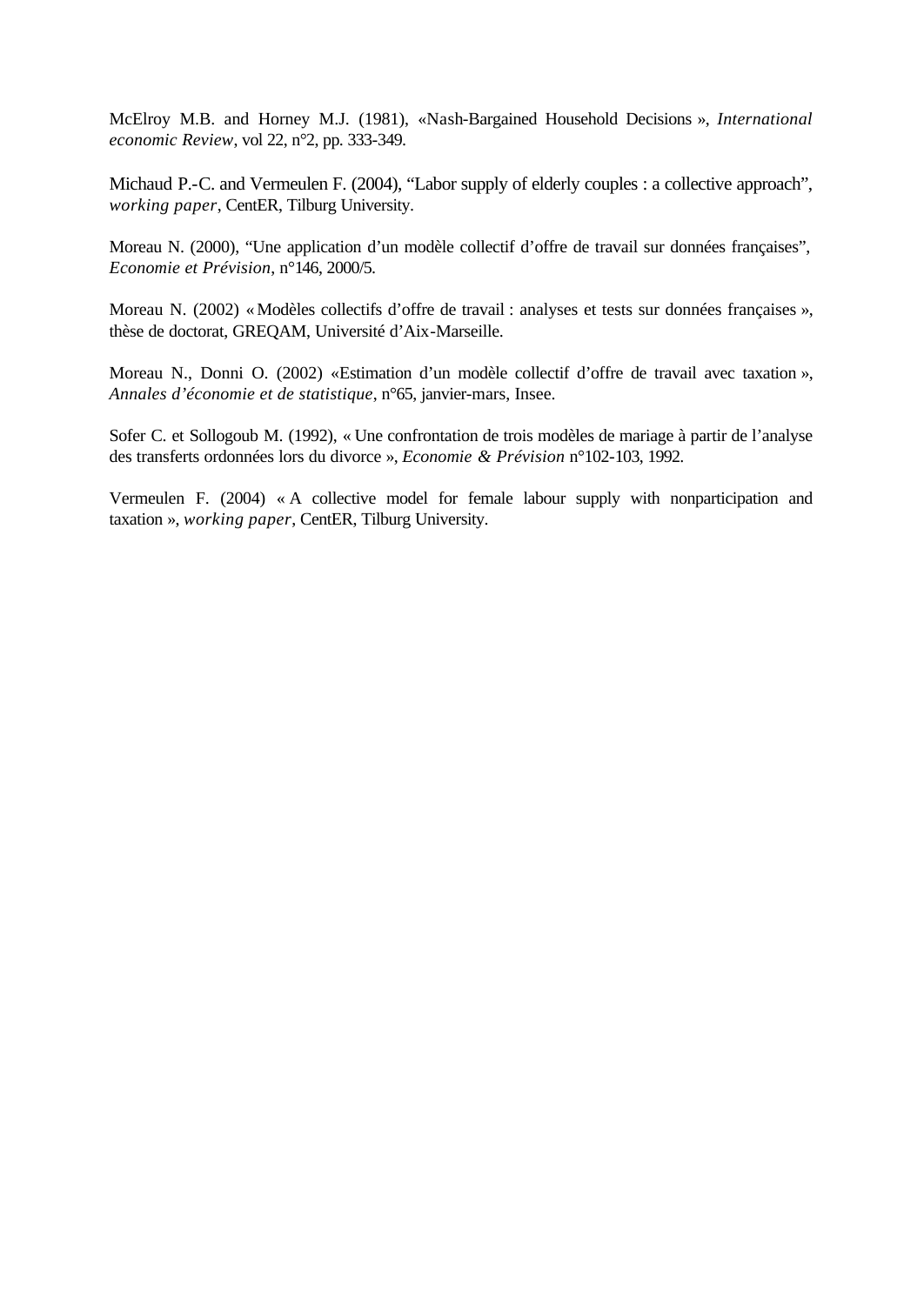#### **Appendix : Likelihood function**

In this appendix we write the likelihood function associated with the parametric model (14) :

$$
\begin{aligned}\n\text{if } L_f^* \mathbf{S} \cdot \mathbf{0} \text{ (set P)}: \qquad & L_f = L_f^* \\
\text{if } L_f^* \mathbf{E} \cdot \mathbf{0} \text{ (set NP)}: \qquad & L_f = 0 \\
& L_m = L_m^* - \mathbf{b} L_f^* \\
\text{where } & L_{m}^* = X'_{f} f + u_f \\
& L_{m}^* = X'_{m} \cdot \mathbf{m} + u_m \\
\text{and } \begin{pmatrix} u_f \\ u_m \end{pmatrix} \rightarrow N \begin{pmatrix} \mathbf{S}^2 f & \mathbf{r} \cdot \mathbf{S} f \cdot \mathbf{S}_m \\ \mathbf{r} \cdot \mathbf{S} f \cdot \mathbf{S}_m & \mathbf{S}^2_m \end{pmatrix}\n\end{aligned}
$$

The log-likelihood function takes the form :

$$
LV = \sum_{i \in P} \log[V_i(L_{if}, L_{im})] + \sum_{i \in NP} \log[V_i(L_{im})]
$$

where  $V_i$  is the elementary likelihood associated with observation i.

#### *Likelihood in (P) :*

In P we have simply :

$$
V_i(L_{if}, L_{im}) = \frac{1}{\mathbf{S}_f \mathbf{S}_m} \mathbf{j} \left[ \frac{L_{if} - X^{\prime}_{if} \cdot f}{\mathbf{S}_f}, \frac{L_{im} - X^{\prime}_{im} \cdot m}{\mathbf{S}_m}, \mathbf{r} \right]
$$

where  $\varphi_2$  is the probability density function of the standardized bivariate normal distribution :

$$
\boldsymbol{j}_{2}(u, v, \boldsymbol{r}) = \frac{1}{2\boldsymbol{p}\sqrt{1-\boldsymbol{r}^{2}}} \exp\left[-\frac{u^{2}+v^{2}-2\boldsymbol{r}uv}{2(1-\boldsymbol{r}^{2})}\right]
$$

#### *Likelihood in (NP) :*

First we write :  $L_{im} = L^*_{im}$  - *b*. $L^*_{if} = (X^*_{im}.m - \mathbf{b}, X^*_{if}.f) + v_i$ with  $v_i = u_{im} - \mathbf{b} u_{if}$ .

We have :

$$
Var(v_i) = \mathbf{S}_m^2 \left[ 1 + \mathbf{b}^2 \frac{\mathbf{S}_f^2}{\mathbf{S}_m^2} - 2 \mathbf{r} \mathbf{b} \frac{\mathbf{S}_f^2}{\mathbf{S}_m^2} \right] = \mathbf{S}_v^2
$$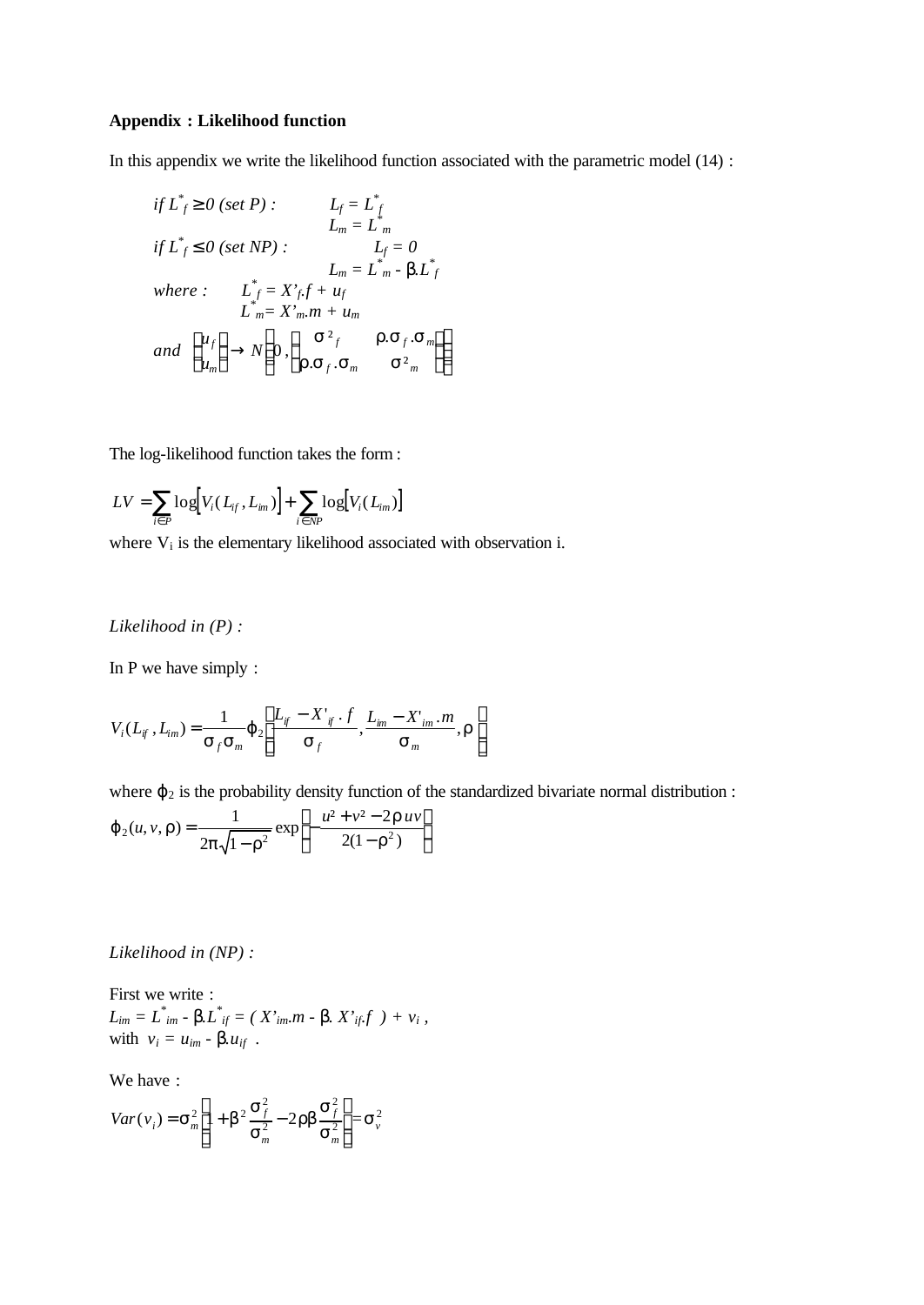$$
Cov(u_{if}, v_i) = \mathbf{s}_f \mathbf{s}_m \left( \mathbf{r} - \mathbf{b} \frac{\mathbf{s}_f}{\mathbf{s}_m} \right),
$$
  

$$
Corr(u_{if}, v_i) = \frac{\mathbf{r} \mathbf{s}_m - \mathbf{b} \mathbf{s}_f}{\mathbf{s}_v} = r.
$$

So  $v_i$  takes the form :

$$
v_i = r \frac{\mathbf{S}_v}{\mathbf{S}_f} u_{if} + \mathbf{S}_v \sqrt{(1 - r^2)} w_i ,
$$

where  $w_i$  is a standardized normal variable,  $w_i$  and  $u_{if}$  being independant.

And Lim takes the form :

$$
L_{im} = \left(X'_{im} m - \mathbf{b}. X'_{if} f\right) + r \frac{\mathbf{S}_v}{\mathbf{S}_f} u_{if} + \mathbf{S}_v \sqrt{(1 - r^2)} w_i
$$

Hence the probability density of  $L_{\rm im}$  conditionnaly on  $u_{\rm f}$  is :

$$
\frac{1}{\mathbf{s}_{v}\sqrt{(1-r^{2})}}\mathbf{j}\left[\frac{L_{m}-\left(X_{im}m-\mathbf{j}X_{if}^{T}f\right)-r\frac{\mathbf{s}_{v}}{\mathbf{s}_{f}}u_{if}}{\mathbf{s}_{v}\sqrt{(1-r^{2})}}\right],
$$

where  $\varphi(x)$  is the density of the standardized normal distribution.

Because we are in NP,  $u_{if}$  takes any value such that  $u_{if} \leq -X'_{if}f$ , and the likelihood function is :

$$
V_i(L_{im}) = \int_{-\infty}^{-X'_{if}f} \P u_{if} \frac{1}{\mathbf{s}_f} \mathbf{j} \left( \frac{u_{if}}{\mathbf{s}_f} \right) \frac{1}{\mathbf{s}_v \sqrt{(1-r^2)}} \mathbf{j} \left( \frac{L_{im} - \left( X'_{im} m - \mathbf{b} . X'_{if} f \right) - r \frac{\mathbf{s}_v}{\mathbf{s}_f} u_{if}}{\mathbf{s}_v \sqrt{(1-r^2)}} \right)
$$

This expression can be simplified. First we note :

$$
u_{if}^{*} = \frac{u_{if}}{S_{f}}
$$
  

$$
v_{i}^{*} = \frac{v_{i}}{S_{v}} = \frac{L_{im} - (X'_{im} m - \mathbf{b}. X'_{if} f)}{S_{v}}
$$

so that :

$$
V_i(L_{im}) = \int_{-\infty}^{-X'_{if}f} \frac{1}{S_v \sqrt{(1-r^2)}} \P u_{if}^* \mathbf{j} \left( u_{if}^* \right) \mathbf{j} \left[ \frac{\mathbf{n}_i^* - ru_{if}^*}{\sqrt{(1-r^2)}} \right]
$$